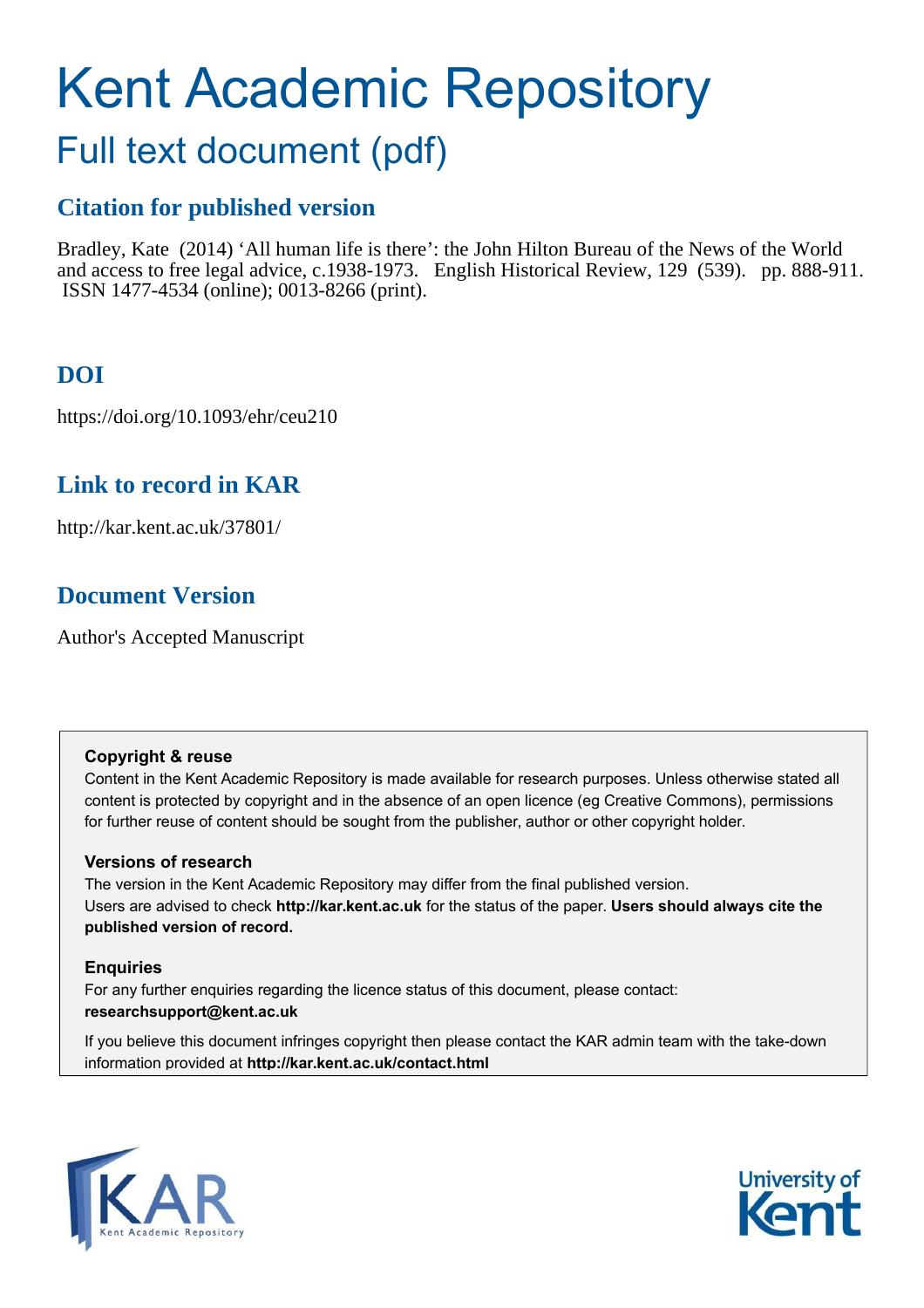This is a pre-copyedited, author-produced PDF of an article accepted for publication in the English Historical Review following peer review. The version of record*,* '"All Human Life Is There": The John Hilton Bureau of the News of the World and Advising the Public, 1942-1969'*, English Historical Review,*  (2014) 129 (539): 888-911 doi:10.1093/ehr/ceu210is available online at: *<http://ehr.oxfordjournals.org/content/129/539/888.full>*

## **'All human life is there': the John Hilton Bureau of the News of the World and advising the public, 1942-1969**

For a thirty year period, the John Hilton Bureau was one of the best known advisory services in Britain. It emerged from a series of BBC radio broadcasts on coping with life in wartime given by Professor John Hilton during the early years of the Second World War. Thousands wrote in to Hilton via the BBC asking for individual help, and the Bureau was established in 1942 to provide answers to them. The Bureau operated under the auspices of the News of the World, a national Sunday newspaper. At its peak, the Bureau dealt with 150,000 cases a year, handled by a team larger than the newspaper's editorial team.<sup>1</sup> For the newspaper's readers, the Bureau was a means of gaining advice and help with a wide range of personal matters for free. For those with an interest in public morale, its columns and statistical breakdowns seemed to provide vital insight first into how wartime regulations and later how the welfare state shaped everyday life. $2$ 

 The John Hilton Bureau merits attention for three reasons, as I will now discuss in turn. First, it offered legal advice as part of its service, and thus is part of the evolution of legal provision in this period. Aside for some support for the very poorest in the High Court, those who were unable to pay for legal services before the mid-twentieth century were obliged to seek what help they could from the pro bono offerings of the profession, such as

<sup>&</sup>lt;sup>1</sup> B. Abel-Smith and R. Stevens, In Search of Justice: Society and the Legal System (London, 1968), p.163. News International Group Archives, John Hilton Bureau Papers, London (hereafter NI/JHB) Box 2 Staff files and Who's Who of founding members of the Bureau team. Interregnum 1943-5. Clipping by C.E. Griffin, 'Please can you tell me?' Leader, 14 July 1945, p.15.

<sup>2</sup> New Society, 24 October 1968, p.592 'Memo to Maxwell'.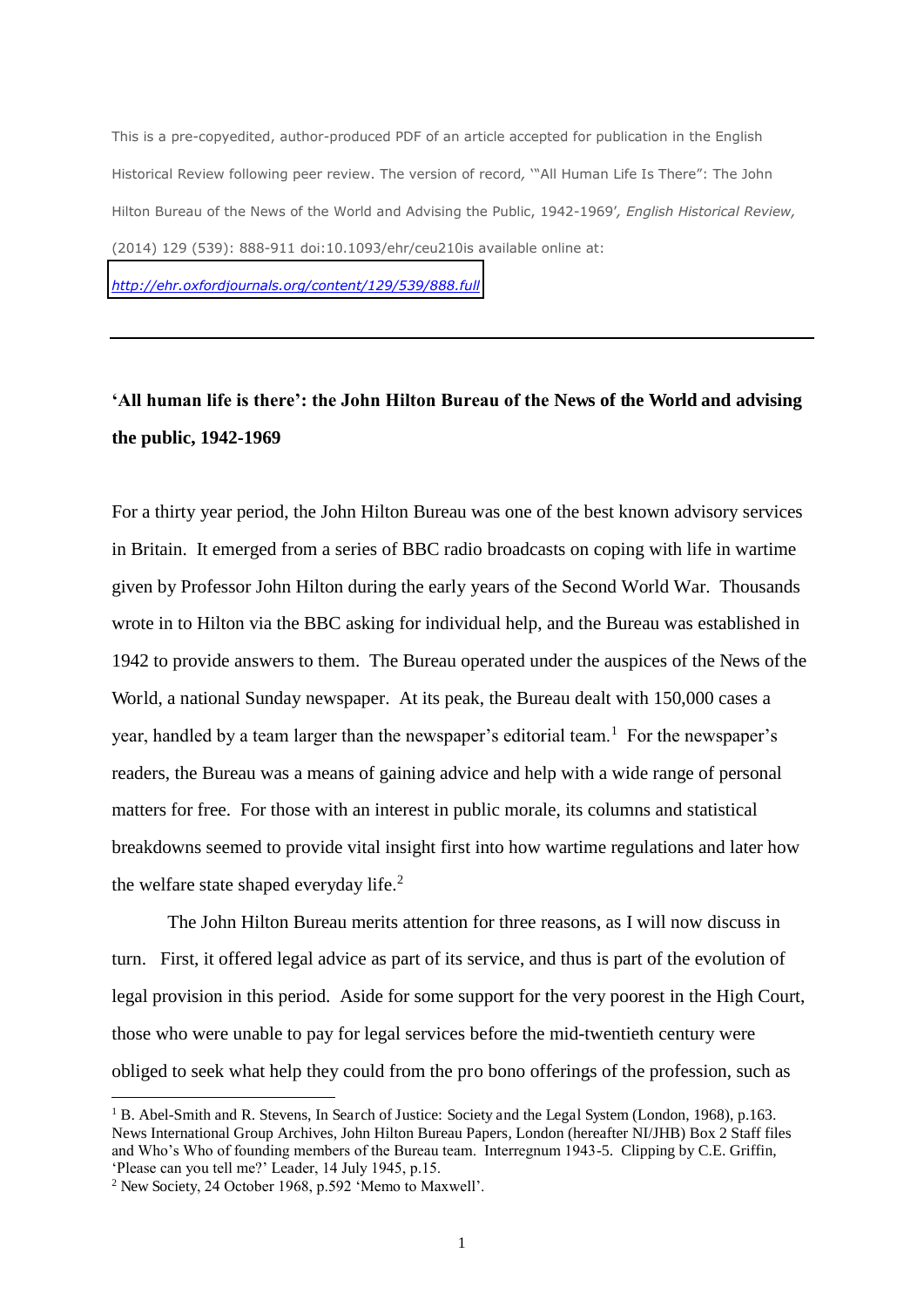advice at the London Police Courts, sessions of the 'Poor Man's Lawyer' or trade union and political party legal clinics.<sup>3</sup> Following the recommendations of the Rushcliffe and Cameron Reports (1945), the Legal Aid and Advice Act 1949 introduced a legal aid system in England and Wales and the Legal Aid and Solicitors Act 1949 in Scotland. In England and Wales, the scheme was administered by the Law Society. In that scheme, legal aid was initially offered to those on low to middling incomes (up to £420 in income per annum), who were helped for free or made contributions on a sliding scale. The legal profession were reimbursed for up to 85 percent of the fees for any work that they did under the scheme. Legal advice could be had for a payment of  $2s$  6d.<sup>4</sup> As Morgan outlines, these Acts followed campaigns to make both the civil and criminal laws more accessible from before the First World War. Whilst the criminal law was reformed with little controversy, civil law reform was caught up in distaste for divorce – the main reason for people of all backgrounds to seek legal advice in the interwar period – and a sense that the poor needed to be prevented from instigating frivolous actions. Thus the Lawrence Committees of 1919 and 1925 and the Finlay Committee of 1925 failed to offer any substantial recommendations change to the pro bono structure; the Rushcliffe Committee offered a blueprint for making legal aid and advice in England and Wales more accessible without suggesting any changes to the profession. The Rushcliffe and Cameron Committee reports of 1945 presented schemes in which those on lower and middling incomes could get statutory support for certain kinds of legal cases, with the legal profession reimbursed for any such work undertaken or advice provided.<sup>5</sup> Nevertheless, the introduction of legal aid schemes in England and Wales and Scotland failed to eradicate the

<sup>&</sup>lt;sup>3</sup> J. Davis, 'A Poor Man's System of Justice: The London Police Courts in the Second Half of the Nineteenth Century', Historical Journal 27 (1984), pp.309-35; J. Mervyn Jones, Free Legal Advice in England and Wales (Oxford, 1940), pp.7, 79–80; Committee on Legal Aid for the Poor, Final Report, Cmd. 3016 (London, 1928) p.18-9.

<sup>&</sup>lt;sup>4</sup> A. Paterson, Legal Aid as a Social Service (London, 1971), pp.13-14; G.R. Thomson, 'Legal Aid in Great Britain', Western Political Quarterly, 3 (1950), pp. 28-37, at pp.34-6

<sup>&</sup>lt;sup>5</sup> R. I. Morgan, 'The Introduction of Civil Legal Aid in England and Wales, 1914-1949', Twentieth Century British History, 5 (1994) pp.38-76. It is important to note that the legal profession, within and without government, used the term 'poor' to refer to those who were in receipt either of these statutory provisions or those who attend free legal advice clinics, up to the post-war period. The term appears to derive from the Poor Laws and refers to income specifically below a set level. It is not synonymous with social class in this strict definition, whatever its application in practice. See H. Levenson 'Legal aid for mitigation' Modern Law Review, 40 (1977) pp. 523-32, at p.532 for detail of the Acts. On the debates around criminal legal aid, see, for example, Hansard Commons, 2 May 1930, vol. 238 cc524-83.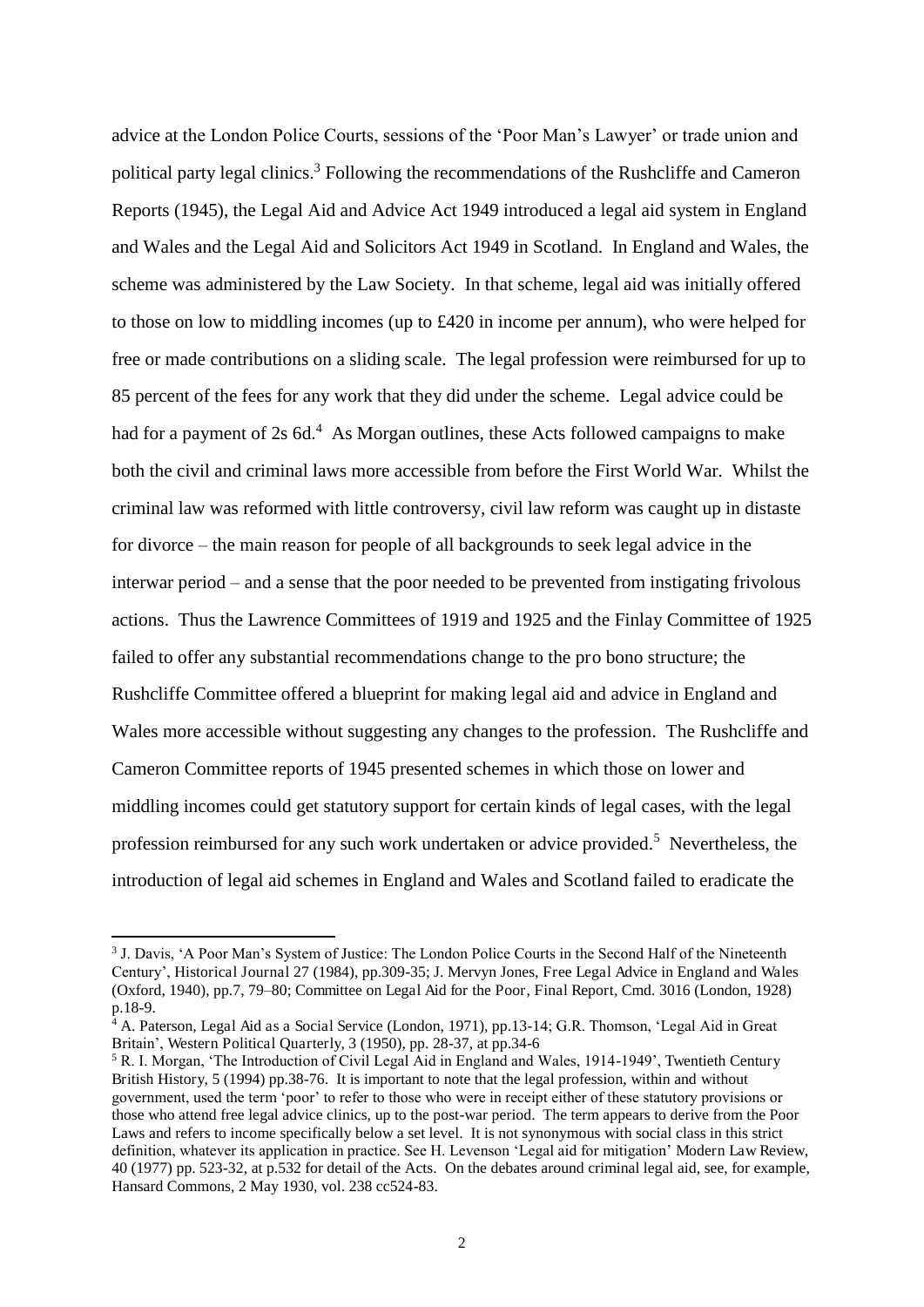demand for pro bono services. Government parsimony meant that both the range of situations in which legal aid could be sought, and the amount of aid available were reduced in the course of the 1940s and 1950s, so that only the poorest could access the scheme.<sup>6</sup> Yet the witnesses who gave evidence to the Rushcliffe Committee were of the professional 'opinion that the great increase in legislation and the growing complexity of modern life have created a situation in which increasing numbers of people must have recourse to professional legal advice.<sup>7</sup> One area in which legal or quasi-legal advice was needed was that of consumer rights. As Hilton and others have shown, the 'consumer citizen' emerged in the midtwentieth century, an individual who was aware of his or her rights, and was aware of the power that came with their ability to spend money – or not. The consumer citizen was a reflection of the greater affluence of the working class, but also their increasing empowerment through such activities as the formation of residents' associations and other campaigning or advocacy groups, especially from the 1960s.<sup>8</sup>

This leads to the second reason for examining the Bureau. The concept of gaining 'advice' or reliable information through newspapers as a first step towards being a responsible citizen emerged during the interwar period in the context of sexual health education, as Bingham demonstrates.<sup>9</sup> Whilst the working class may have begun to own more consumer goods from the 1950s, it did not follow that consumption was without its problems, or indeed that poverty had been eradicated. In a reflection of how poverty by the mid-twentieth century in Britain was largely relative rather than absolute, advice was a form of welfare, one called upon by the haves as well as the have-nots. The consumer citizen often

 $\overline{a}$ 

8 See M. Hilton, Consumerism in Twentieth-Century Britain: The Search for a Historical Movement (Cambridge, 2003); Matthew Hilton, 'The duties of citizens, the rights of consumers', Consumer Policy Review 15 (2005) pp. 6-12; L. Black and N. Robertson, Consumerism and the Co-operative Movement in Modern British History: Taking Stock (Manchester, 2009); N. Robertson, "Co-operation: the hope of the consumer"? The co-operative movement and consumer protection, 1914-60,' in L. Black and N. Robertson, eds., Consumerism and the Co-operative Movement in Modern British History (Manchester, 2009) pp.222-39; B. Jones, The Working Class in Mid-Twentieth Century England: Community, Identity and Social Memory (Manchester, 2012); L. Black, 'Which? Craft in Post-War Britain: The Consumers' Association and the Politics of Affluence', Albion 36 (2004), pp.52-82; I. Zweiniger-Bargielowska, 'Explaining the Gender Gap: the Conservative Party and the Women's Vote', in M. Francis and I. Zweiniger-Bargielowska, The Conservatives and British Society, 1880-1990 (Cardiff, 1996) pp.194-223

<sup>9</sup> A. Bingham, Family Newspapers? Sex, Private Life and the British Popular Press, 1918-1978 (Oxford, 2009)

<sup>6</sup> Paterson, Legal Aid, pp.21-2

<sup>7</sup>Report of the Committee on Legal Aid and Legal Advice in England and Wales, Cmd. 6641 (London, 1945), p.23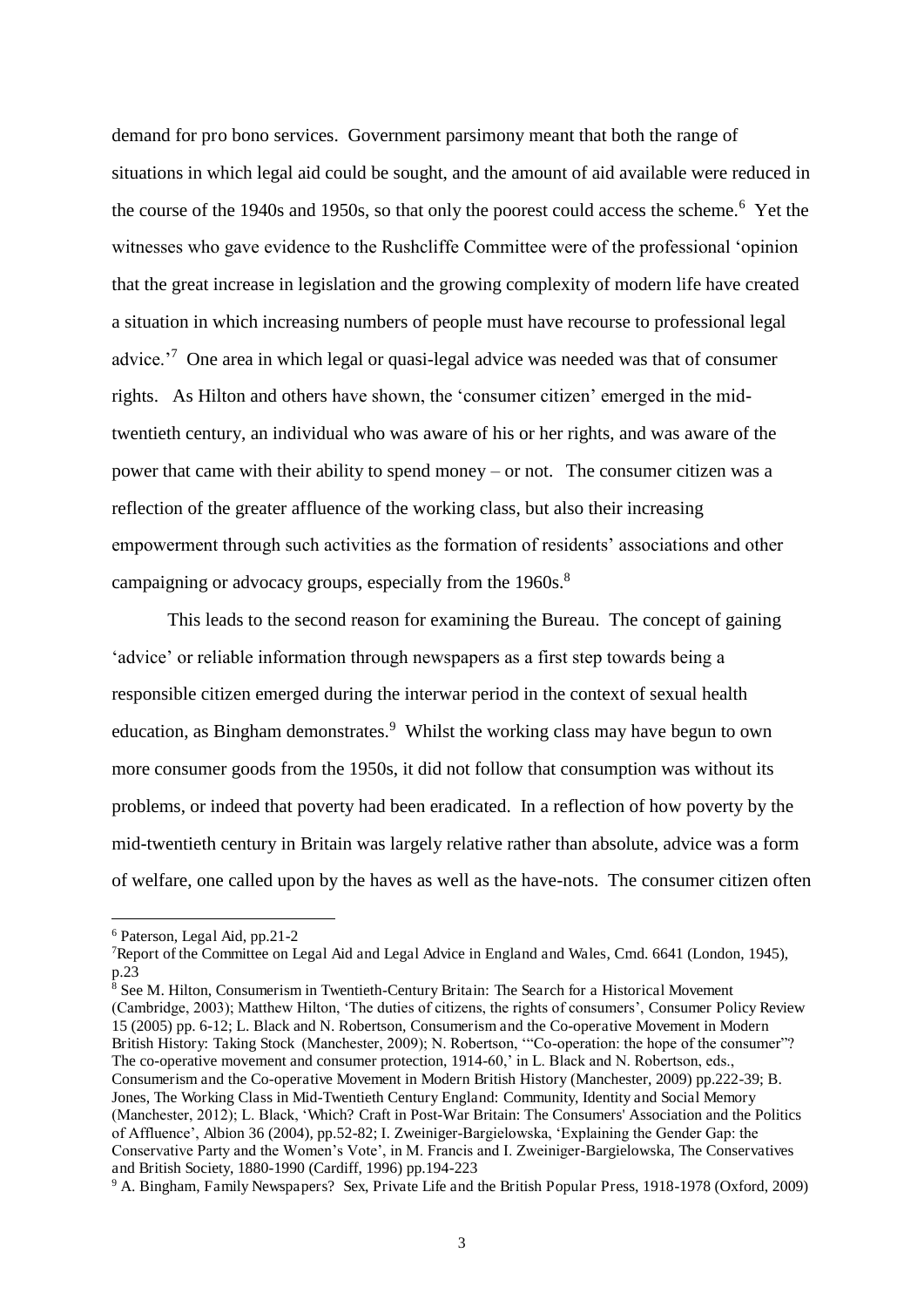needed help with acquiring goods on hire-purchase and mortgages and managing to repay them, particularly as such items or facilities became more widely available and ideas about what things were essential and desirable in a home changed.<sup>10</sup> It was not always clear what matters needed the advice of a solicitor, or even where one might begin to unpick a problem, and this was the area occupied by a range of civil society organisations as well as the John Hilton Bureau and other newspaper advice services. The largest was the Citizens Advice Bureau, established in 1939 by the National Council for Social Service in order to help people navigate their way through the rules and regulations of the coming war, but which continued to provide (non-legal) advice in peacetime.<sup>11</sup> Consumer groups formed and grew in the course of the 1950s, providing advice on how to manage consumer credit and the best products to buy as well as helping consumers assert themselves.<sup>12</sup> At the other end of the need spectrum, advocacy organisations like the Child Poverty Action Group, Shelter and the National Council for Civil Liberties also provided advice as well as support in accessing legal services, in turn responding to and creating a discourse around social justice and empowerment of vulnerable communities.<sup>13</sup> The Legal Aid Acts were presented as a means of enabling all to be active citizens, aware of their responsibilities and their rights, but by the 1960s and 1970s, securing access to legal or other advice was a key element of 'social justice' for the least affluent.<sup>14</sup> The very small proportion of surviving letters sent to the Bureau provide insight into the ways in which people, often from the working class, but not always, expressed and experienced a range of personal matters as individuals, as family members and friends, as employees or employers. In this way, the letters and the Bureau are part of the increasing body of work on emotion that draws upon letters written in to

<sup>&</sup>lt;sup>10</sup> See M. Tebbutt, Making Ends Meet: Pawnbroking and Working-Class Credit (New York, 1983), J. Benson, The Rise of Consumer Society in Britain, 1880-1990 (Harlow, 1994)

<sup>&</sup>lt;sup>11</sup> J. Richards, Inform, Advise and Support: 50 Years of the Citizens Advice Bureau, (Cambridge, 1989). See also Paterson, Legal Aid, pp.23-4, although Paterson here refers to the continuation of these arrangements into the 1970s.

<sup>&</sup>lt;sup>12</sup> Hilton, Consumerism; Jones, The Working Class in Mid-Twentieth Century England.

<sup>&</sup>lt;sup>13</sup> Paterson, Legal Aid, p.25; M. McCarthy, Campaigning for the Poor: C.P.A.G. and the Politics of Welfare (Beckenham, 1986); C. Harlow and R. Rawlings, Pressure Through Law (London, 1992).

<sup>&</sup>lt;sup>14</sup> See T. Goriely, 'Rushcliffe Fifty Years On: The Changing Role of Civil Legal Aid Within the Welfare State'. Journal of Law and Society 21 (1994), pp.545–66; C. W. Brooks, Lawyers, Litigation and English Society Since 1450 (London, 1998); A. Paterson, Lawyers and the Public Good. Democracy in Action? (Cambridge, 2012); F. Regan, A. Paterson, T. Goriely and D. Fleming, The Transformation of Legal Aid (Oxford, 1999).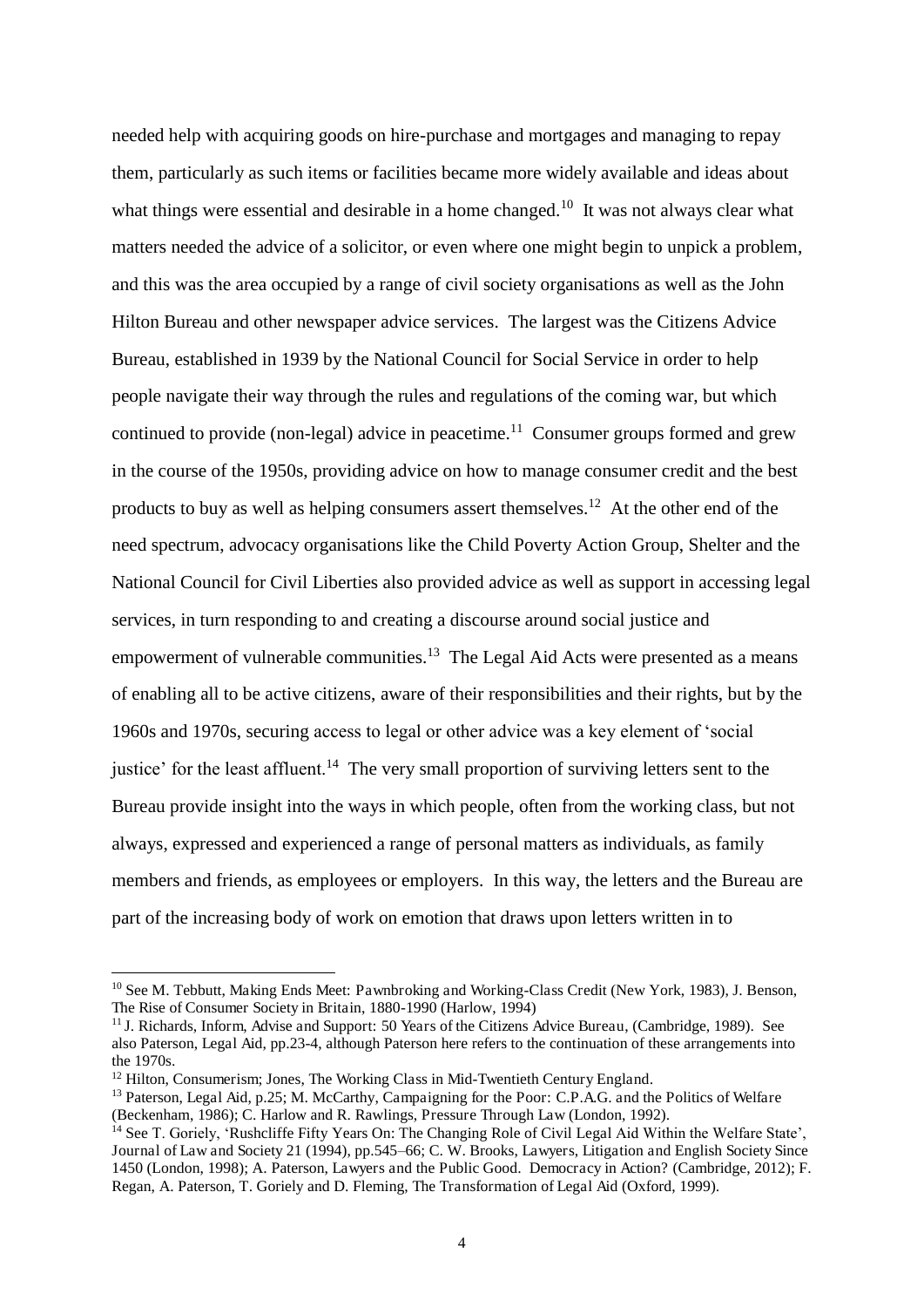newspapers, magazines, campaigns and also reports to the Mass-Observation Survey, as well as private letters between friends and family. As Langhamer and others have shown, such letters reveal the ways in which Britons engaged with public events, how they felt about every day happenings, and sought to be active agents in their lives.<sup>15</sup> The Bureau was a manifestation of this on both personal and public levels until it became unsustainable for the paper.

Third and finally, the Bureau is an example of a welfare agency that existed in a trusted 'fourth space'. The concept 'mixed economy of welfare' refers to the interrelations between private, public (or state) and voluntary sector providers of welfare, but the media exists in a fourth space or sector that does not easily fit into this model.<sup>16</sup> As the umbrella under which the Bureau sat, the News of the World was a profit-making or 'private' body but, as with the majority of other newspapers, it ran a number of subsidiary activities in order to differentiate the paper from others, and thus to create an audience, promote reader loyalty, drive their circulation and increase the potential value of advertising space in each issue. Such activities included competitions and promotions, but also such reader services as holiday clubs, 'lonely hearts' and mail order schemes, as well as the advice bureau.<sup>17</sup> The Bureau was not profit-making: it was a popular yet expensive 'public service' that cost up to £100,000 a year, and by the later 1960s and 1970s this had to be justified in terms of the broader operations of the newspaper.<sup>18</sup> Although the Bureau was part of the complex business structure of the News of the World, and therefore technically a private sector welfare provider, it occupied a different cultural space. This fourth space, as will be seen, was categorically neither part of the state, a charity, nor one of the types of businesses their

 $\overline{a}$ 

(London, 1993), pp.308-12.

<sup>15</sup> M. Roper, 'The "Spear Head of an Advance": Bion's wartime letters to Rickman,' Psychoanalysis and History 14 (2012), pp.95-102; C. Langhamer, 'Sexual Politics in Mid Twentieth-Century Britain', History Workshop Journal 62(2006), pp.87-115; C. Langhamer, '"The live dynamic whole of feeling and behavior: Capital punishment and the politics of emotion, 1945-1957', Journal of British Studies 51 (2012) pp.416-41; I. Gazeley and C. Langhamer, 'The Meanings of Happiness in Mass Observation's Bolton', History Workshop Journal 75 (2013), pp.159-89.

<sup>&</sup>lt;sup>16</sup> For the 'mixed economy of welfare', see J. Lewis, The Voluntary Sector, the State and Social Work in Britain: the Charity Organisation Society/Family Welfare Association Since 1869. (London, 1995) <sup>17</sup> See W.B. Reddaway, 'The Economics of Newspapers,' Economic Journal 73 (1963) pp.201-18; M. Conboy and J. Steel, 'The Future of Newspapers: Historical Perspectives', Journalism Studies 9 (2008) pp.650-661; C. Bainbridge and R. Stockdill, The News of the World Story: 150 Years of the World's Bestselling Newspaper

<sup>&</sup>lt;sup>18</sup> Bainbridge and Stockdill, The News of the World Story, pp.133-4.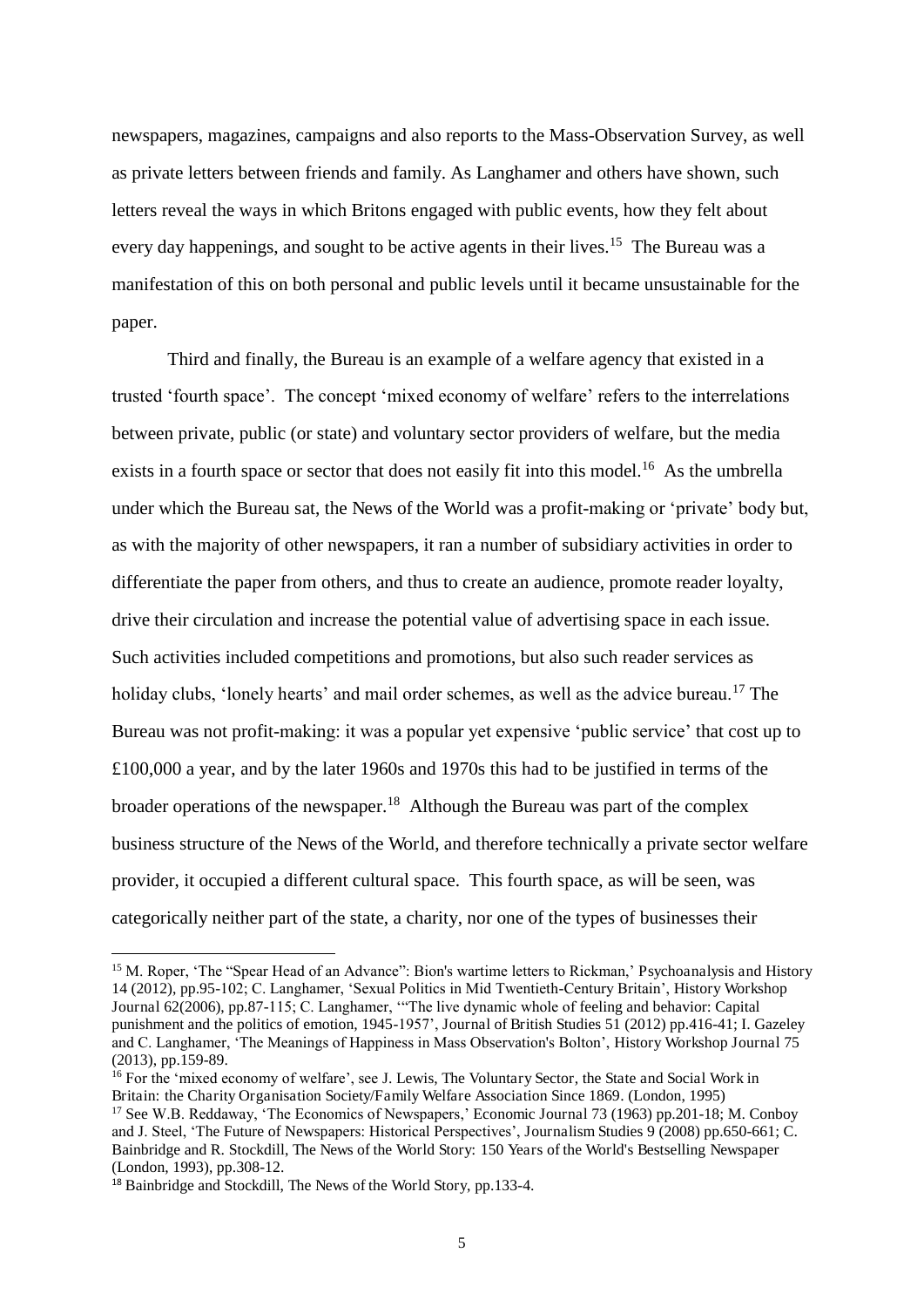readers were encountering problems with, such as department stores, door-to-door sales and the like. As I will demonstrate in this article, the Bureau was successful on account of its location in this fourth space, but it was ultimately vulnerable when it came to fitting into the conception of the News of the World's affluent working class audience towards the end of the 1960s.

The legal profession and charities' work on making legal advice more accessible coincided with newspapers taking on a more interactive role with their readers in the first half of the twentieth century. A problem page or an advice bureau was part of the construction of the paper as being on the side of its reader. The Daily Mail positioned itself as the paper of the soldier during the First World War, and had a letters page specifically for the problems of soldiers and their families.<sup>19</sup> Letters pages, problem pages and the related 'human interest' story grew in popularity during the interwar period, and new war-focussed problem pages and the like gained popularity on the back of them.<sup>20</sup> Although there was the precedent of the soldiers' 'Answers' page in the Daily Mail in the First World War, the newspaper advice bureau was a product of the Second, with services offered by the News of the World, the Daily Mirror and the People. They remained massively popular long after the war, despite the new legal aid system, because they offered something that the Citizens Advice Bureaux, Poor Man's Lawyer centres and even lawyers participating in the legal aid scheme after 1950 could not: legal advice and action without geographical boundaries or obstacles, and on a much larger scale. For example, in London in 1965-6 up to 23,000 people were helped by private law firms. The legal advice centres at three settlements alone – Toynbee Hall, Mary Ward and Cambridge House – interviewed 14,000 people. In contrast, the John Hilton Bureau and the bureau at the People handled around  $150,000$  cases each per year.<sup>21</sup> A 1968 report by the Society of Labour Lawyers explained this through many lawyers with

 $^{20}$  K. Williams, Read All About It! A History of the British Newspaper (London, 2010), p. 160; C. Horrie, Tabloid Nation: The Birth of the Daily Mirror to the Death of the Tabloid (London, 2003), pp. 67-68.

<sup>19</sup> J. Lee Thompson, Politicians, the Press and Propaganda: Lord Northcliffe and the Great War, 1914-1919 (Kent, OH, 2000), p.183.

<sup>&</sup>lt;sup>21</sup> M. Zander, Lawyers and the Public Interest: A Study in Restrictive Practices (London, 1968), pp. 243.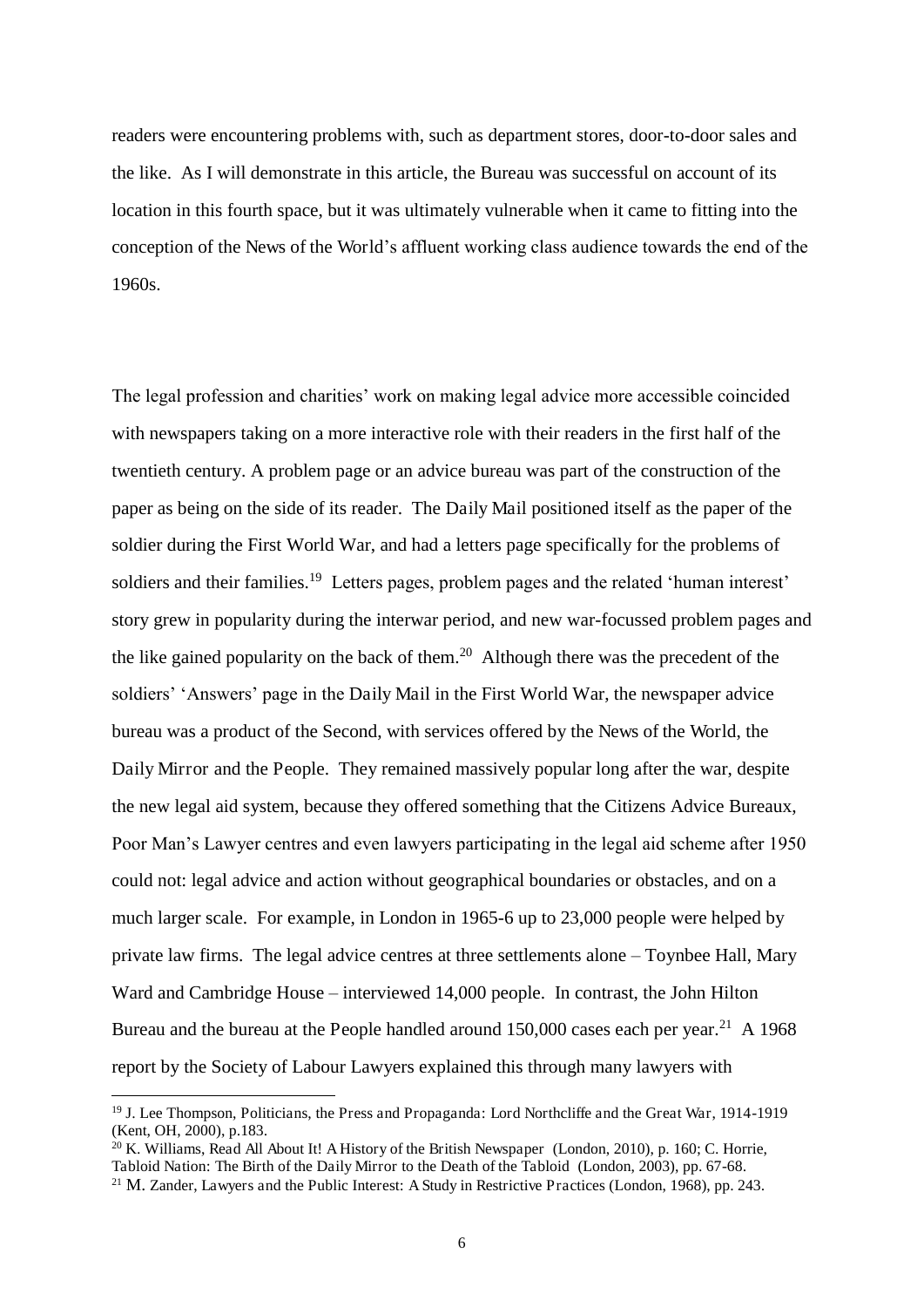appropriate specialism in housing, consumer law and the like simply not having offices in working class areas.<sup>22</sup> Simply knowing where to start could be a problem, as the John Hilton Bureau rapidly found to be the case for many people – and trouble in finding the starting point was not the exclusive province of the less affluent.<sup>23</sup> In contrast, newspapers could be bought on the streets, delivered or bought at a local shop; and all that was needed to seek advice from the newspaper bureau was paper, pens, envelopes and stamps. Personalised advice could be obtained with minimal personal cost, be that in terms of finance and time, or with the fear of the social embarrassment that might ensue when trying your luck with a solicitor's office or taking a hand-out from a charity. A letter was a means of starting the process of articulating and thus converting personal concerns and everyday experience into public action, through confiding in a trusted reader: the Bureau expert.

The impetus for what would become the John Hilton Bureau lay in the broader network of middle and upper class people interested in the welfare of working class communities by the interwar period. Hilton was born into a working-class family in Bolton in 1880, and worked in cotton mills before a bout of ill health, during which as he became interested in economics and international relations. He first became a lecturer for the Free Trade Union, then joined the Norman Angell Movement and the Garton Foundation.<sup>24</sup> These appointments brought Hilton into the network of reform-minded people who were involved in the Labour Party, the Fabian Society, the settlement movement and the Romney Street Group, and helped him gain traction in his career.<sup>25</sup> After the First World War, he joined the Ministry of Labour as an assistant secretary and director of statistics, with a remit to examine unemployment.<sup>26</sup> In 1931, Hilton left the Civil Service to take up a chair in industrial relations at the University of Cambridge. He placed great emphasis on the need to have a 'hands-on' rather than a theoretical understanding of unemployment and labour issues.<sup>27</sup>

<sup>&</sup>lt;sup>22</sup> M. Finer et al, Justice for All: Society of Labour Lawyers Report (London, 1968), pp. 22–3.

<sup>23</sup> D. Kynaston, Family Britain, 1951-57 (London, 2010), p.331.

<sup>&</sup>lt;sup>24</sup> M. Hilton, 'Hilton, John (1880-1943)', in L. Goldman, ed., Oxford Dictionary of National Biography, (Oxford, 2006).

 $^{25}$  J. M. Lee, 'The Romney Street Group: Its Origins and Influence - 1916-1922'. Twentieth Century British History 18 (2007), pp.106–128; E. Nixon, John Hilton. The Story of His Life (London, 1946), pp. 61–2. <sup>26</sup> Hilton, 'Hilton, John'

<sup>27</sup> Nixon, John Hilton, pp. 116–7, 125, 127.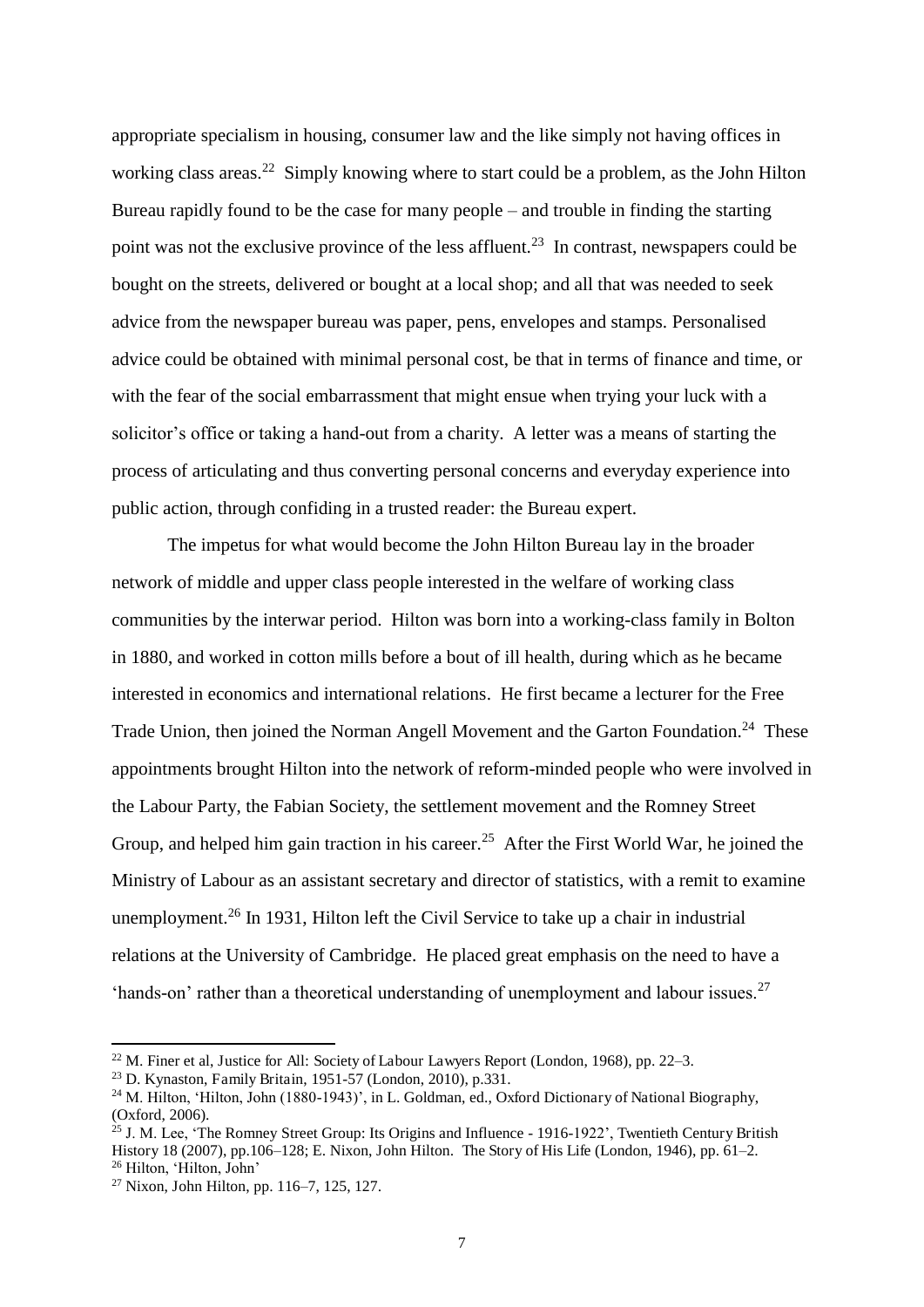From 1933, Hilton developed a parallel career in the media, when he began two series of BBC radio programmes called 'Talks for the Unemployed' and the 'National Stocktaking'.<sup>28</sup> The following year, he began a further series, 'This and That', which was intended to be broadcast to entertain people whiling away their time at clubs for the unemployed.<sup>29</sup>

People began to write to Hilton, asking for advice on a range of personal matters, and Hilton responded both by letter and visiting the people who wrote to him. He also went out on to the streets to get a sense of what worried ordinary people. Hilton was sufficiently concerned that so many people were confused about the law that he went in 1934 to the BBC with a proposal for the 'This Way Out' series, which was broadcast in the evenings and aimed to provide people with guidance on how to tackle a range of issues. Between 1936 and 1939 he also wrote a weekly column on similar issues in the News Chronicle, along with a readers' questions forum, which further widened his reach.<sup>30</sup>

By the start of the Second World War, Hilton had built a strong public reputation as an expert on unemployment, and one with an approachable, friendly radio style. It is through a surviving broadcast of 'This Way Out' from 1936 that we can gain a sense of Hilton's democratic and egalitarian approach to helping people and drawing out their individual stories, as also reflected in his later style in the Bureau's columns. In this recording, he spoke of how he:

believe[d] in the common people. Why we should be called the common people, I don't know. Whenever I talk to common people, I find they are most uncommon people… And that's why I prefer to say I believe in Tom, Dick and Harry, and in Peggy, Joan and Kate.

Hilton's radio voice was not overtly regional, if clearly not a south-eastern, 'BBC' accent. He spoke slowly and clearly, and with a warm, friendly tone.<sup>31</sup> Hilton was an approachable and trustworthy expert.

<sup>28</sup> Ibid., p. 161; Hilton, 'Hilton, John'.

 $^{29}$  Nixon, John Hilton, p. 161.

<sup>30</sup> Hilton, 'Hilton, John'.

<sup>&</sup>lt;sup>31</sup> National Sound Archive, British Library. 'This Way Out', 1936.12.03; from 3m.23s.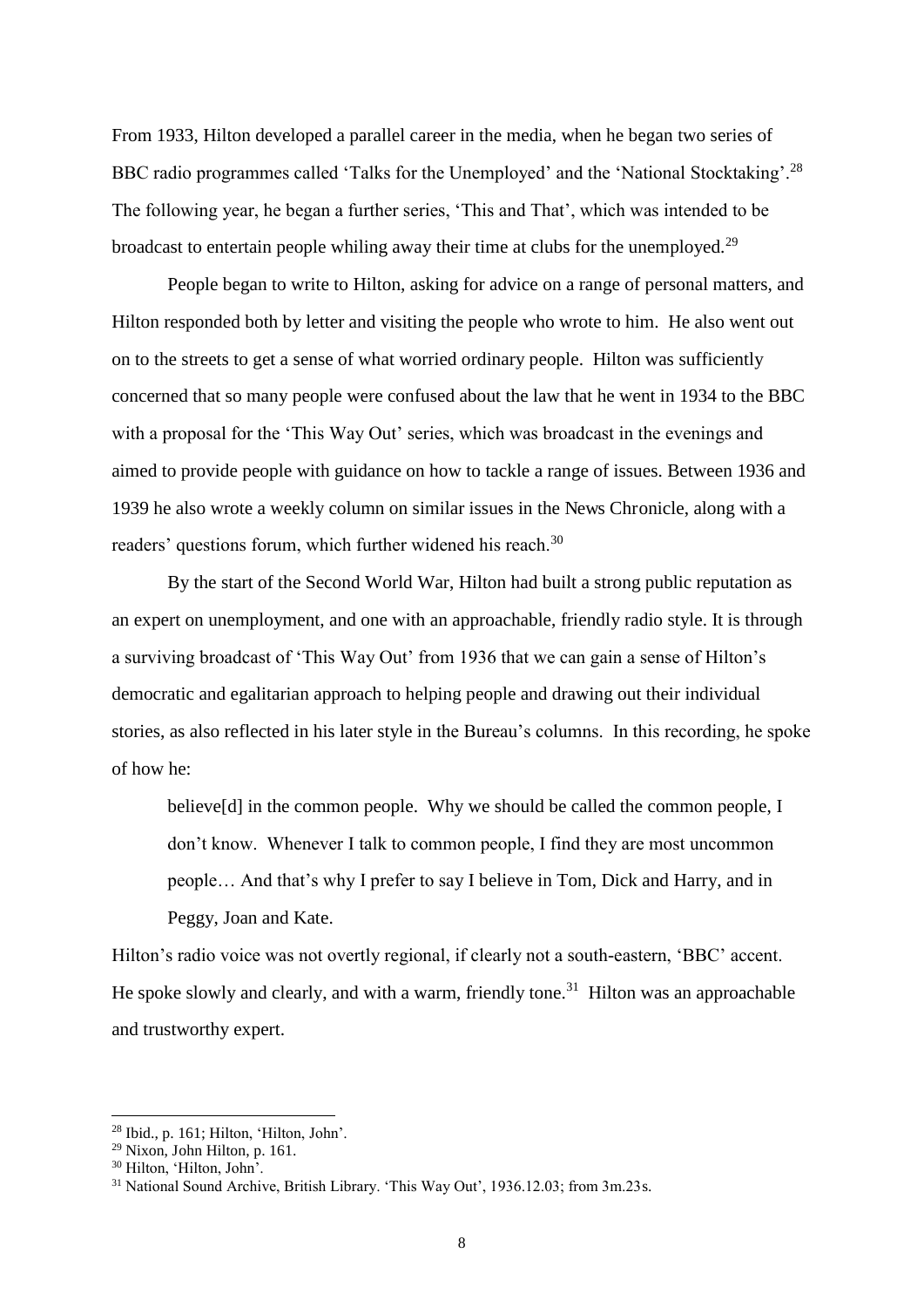On the outbreak of war in 1939 Hilton joined the Department of Home Publicity and abandoned much of his media work, but returned to the BBC after leaving the Civil Service to broadcast 'John Hilton Talking', a series on aspects of wartime experience. As with his earlier broadcasts, the programme elicited a flood of letters from the public, as did a March 1942 leading article on the problems of the war for the News of the World, then the Sunday national newspaper with the highest circulation. 1,000 letters were sent to the paper following the article, and an advice bureau was set up in Cambridge in order to send personal replies to each respondent, and the others that continued to be sent in.<sup>32</sup> The opening of the Bureau brought the News of the World into line with its competitors, Sunday or otherwise. For example, the Daily Mirror already had two popular reader letter columns on the outbreak of war, and built on this by introducing an equally popular column on soldiers' grievances, which received letters both from troops and their loved ones.<sup>33</sup>

The Bureau was essentially Hilton's until his death in 1943. Hilton's death left the still relatively new Bureau in an odd place, and T.K.P. (Kenneth) Barrett took over as Director as terms with the News of the World and BBC were negotiated. The BBC wrapped up their involvement with the Bureau, setting up a phased transfer of all letters that came into them.<sup>34</sup> Hilton's way of working also came under scrutiny, as he had tended to bring in personal contacts to work as letter-answerers. The News of the World disapproved of the part-time working arrangements, and requested that the Bureau phase out part-time staff in favour of full-time appointments.<sup>35</sup> The paper's management were keen that the Bureau be efficient, causing some anxiety for Bureau staff that the personal touch so strongly associated with Hilton would soon be lost. Barrett, on the other hand, saw the new arrangements as offering fresh opportunities for the Bureau to remain adaptable and flexible with regard to the changing world their readers lived in.<sup>36</sup> The personal, helpful and somewhat improvised world of the Bureau contrasted strongly with the newspaper's desire for an efficient service.

<sup>32</sup> Nixon, John Hilton, pp. 280, 284 and 305.

<sup>33</sup> Horrie, Tabloid Nation, pp.67-8.

 $34$  NI/JH Box 2 Interregnum 1943-45, 48 Letter 1 September 1943.

<sup>35</sup> NI/JHB Box 2 Interregnum 1943-1945, Letter to Beaumont from T.K.P. Barrett, 3 March 1945.

<sup>36</sup> NI/JH Box 2 Interregnum T.K.P. Barrett Memo on Position of John Hilton Bureau, 3 June 1944.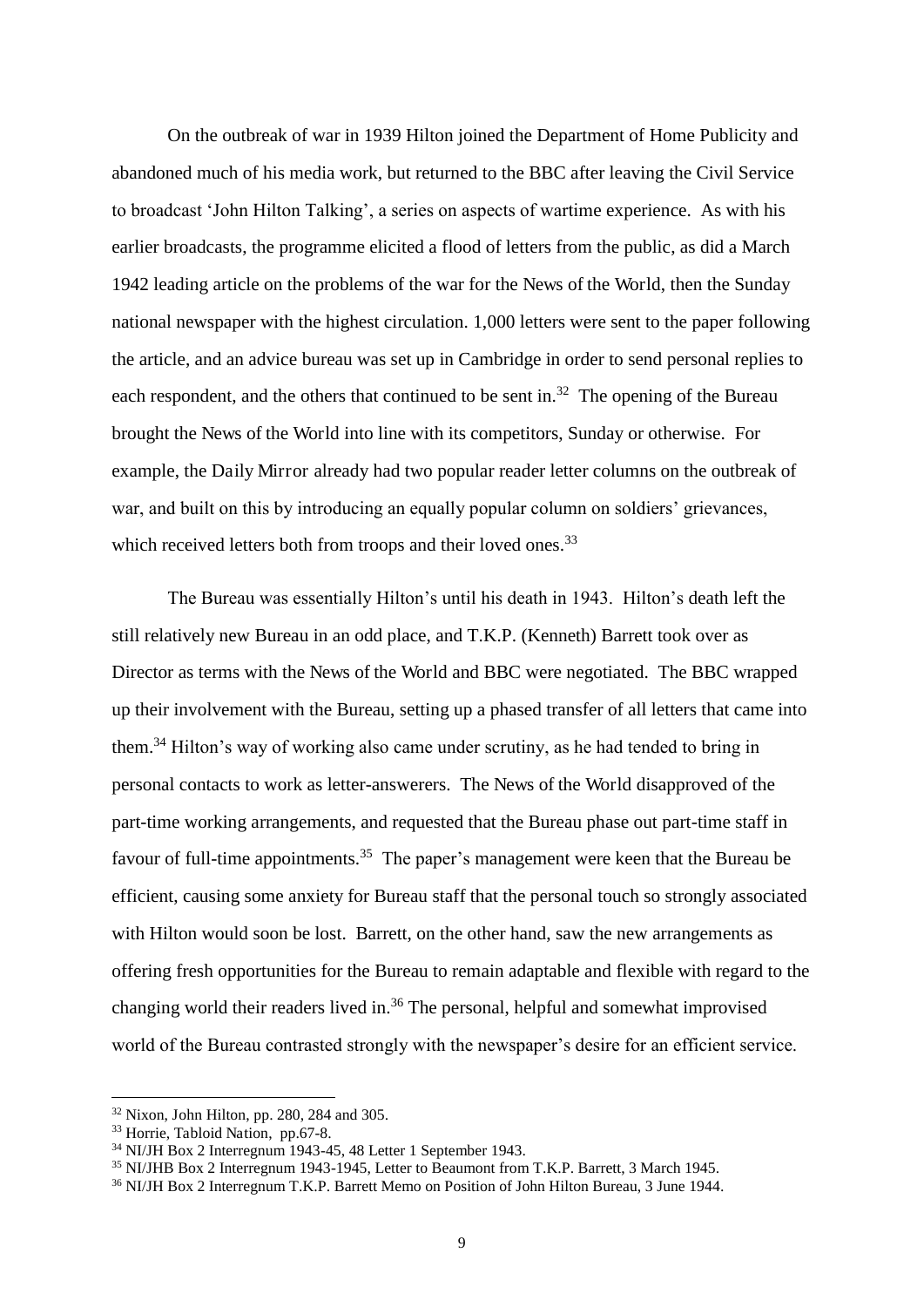The moment remained a precarious one for the Bureau. Hilton's death meant that the newspaper had a space in which to request a different way of working, after a time; whether this would have happened if Hilton had lived longer is impossible to say. The changeover was a period of anxiety for those whose working lives were being altered on top of personal loss.

How did the Bureau operate on a daily basis, and how was its work received by the public? Letters were posted to the News of the World offices on Bouverie Street, just off Fleet Street in Central London. The postbag was then delivered in batches to the Bureau in Cambridge. Those who wrote into the John Hilton Bureau would receive a prompt reply from one of the team of experts. As the post-Hilton way of working became established and to promote greater efficiency letters were opened and assessed by a team of allocators, who passed them on to the post appropriate specialist team. Some cases could be dealt with in one informative reply, whilst others would effectively be taken on by the Bureau, who would then tackle governmental departments and other official bodies on behalf of the respondents, often getting voluntary organisations involved. The team evolved to include a range of full-time experts who provided specialist advice on finance, legal, property, medical matters and welfare issues, amongst others. Women inevitably made up the administrative staff, but they were also represented on the expert panel, such as the example of Mrs Kathleen Caris, who worked as an expert for the Bureau from its foundation until 1967, dealing with general enquiries.<sup>37</sup>

A sense of the popularity of these services and the scale of the Bureau comes from a 1945 article by one of the Bureau experts in Leader magazine:

The modern newspaper advice bureau is a full-blooded affair employing a staff - in one case at least - greater numbers than the editorial department proper, and costing something over £10,000 a year in salaries alone.

<sup>&</sup>lt;sup>37</sup> NI/JBH Box 2 Staff files and Who's Who of main founding members of Bureau team staff files: Interregnum 1943-5, 1948 'John Hilton Bureau staff, at death of John Hilton' ; Box 13, Experts' annual returns, 1958-1963; Box 14, Experts' annual returns 1964-5 and Experts' working statistics 1965-8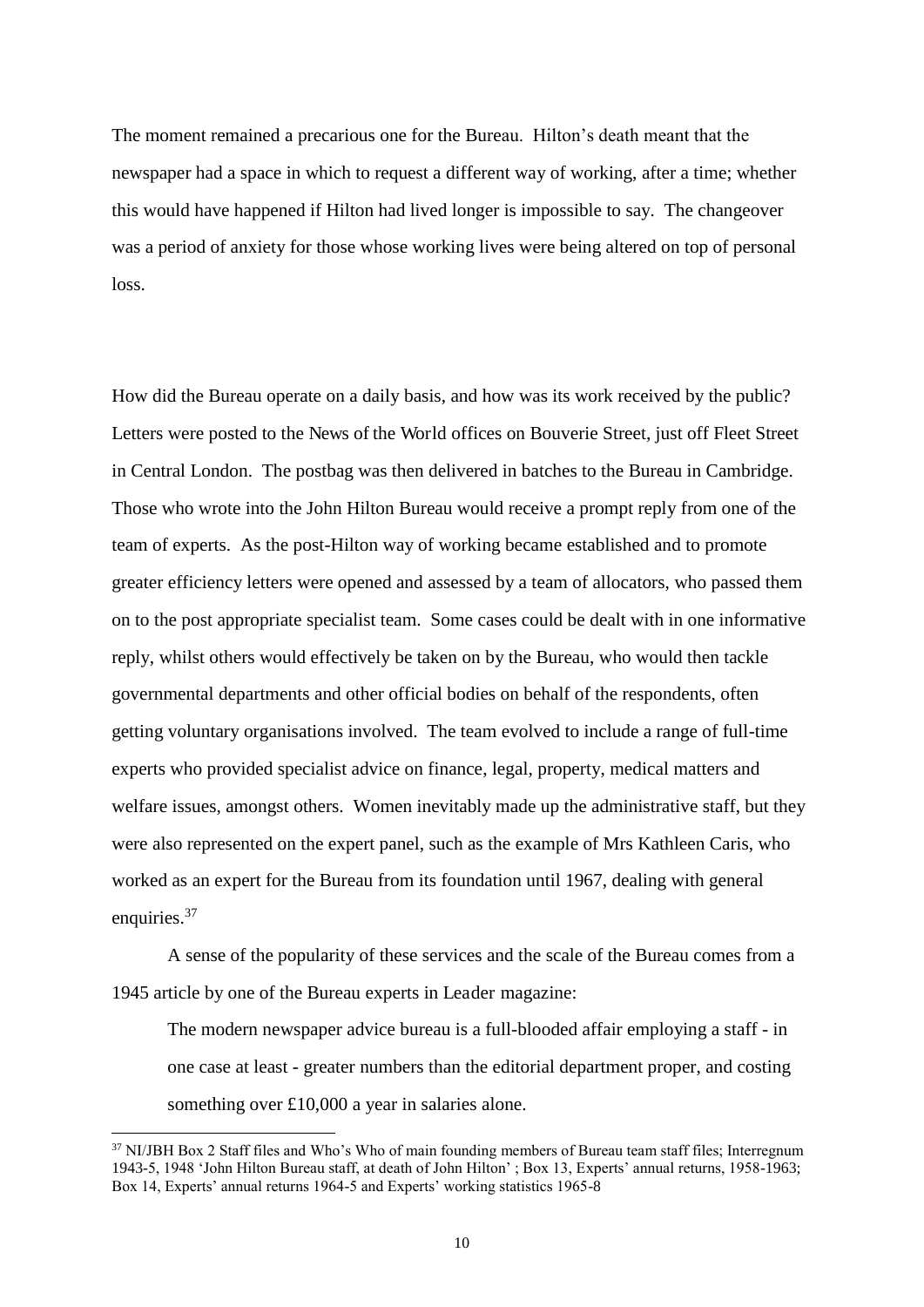The author also stated that one paper received over 4,000 letters a week, and that the newspaper advice bureaux were 'serious competitors' to the Citizens Advice Bureaux.<sup>38</sup> We might ask what the newspapers got from this, as the Bureau could only ever engage with a fraction of the 8 million readers of the News of the World at its peak.<sup>39</sup> It was a form of personal connection that offered the potential to know more about what was happening in their lives, and in this way the paper could live up to its strapline of 'all human life is there'.

Only a few examples of letters received by the Bureau and those sent out to readers have survived in the archive. The extant letters show that the style of the replies was clear, and detailed guidance on what needed to be done was given. For example, one letter writer of 1959 asked about tracing a relative who had moved to Australia, but had fallen out of touch. The Bureau response was that the immigration services in both countries would be unable to help, but if the respondent was to go to their local library, they could use a copy of Willing's Press Guide in order to find a list of Australian newspapers and their London advertising agents. The next step would be to draft an advertisement to catch the attention of the relative, and the agents would be able to provide a rough guide to how much that could cost. An alternative plan was suggested: the Salvation Army would be able to open a case, for a charge of 5/-. As seen here, the Bureau response was very carefully researched and prepared. Another respondent, writing over a declined visa for a relative, was given an explanation of the law, an outline of the possible reasons why the visa was declined, along with some next steps that could be taken. Someone else was advised as how to get a valuation on a painting that they owned. $40$  All cases were taken seriously and given a clear way forward with their situation, no matter how trivial or serious.

The letters dispatched from the Bureau were could meet with intense gratitude by their respondents. Some valued the way in which the team were able not only to answer the

<sup>&</sup>lt;sup>38</sup> NI/JHB Box 2 Staff files and Who's Who of founding members of the Bureau team. Interregnum 1943-5. Clipping Leader, 14 July 1945, p.15, C.E. Griffin, 'Please can you tell me?'

<sup>39</sup> Guardian, Friday 8 July 2011, [http://www.guardian.co.uk/news/datablog/2011/jul/08/news-of-the-world](http://www.guardian.co.uk/news/datablog/2011/jul/08/news-of-the-world-circulation-data)[circulation-data,](http://www.guardian.co.uk/news/datablog/2011/jul/08/news-of-the-world-circulation-data) correct at 6 February 2013, Simon Rogers, 'News of the World circulation data: who read it and how many bought it?'

<sup>&</sup>lt;sup>40</sup> NI/JBH Box 15 Graphs and Specific Surveys Memo to Barrett, 1959/1960, attached letters: n.d., 12 December 1959 and 29 December 1959.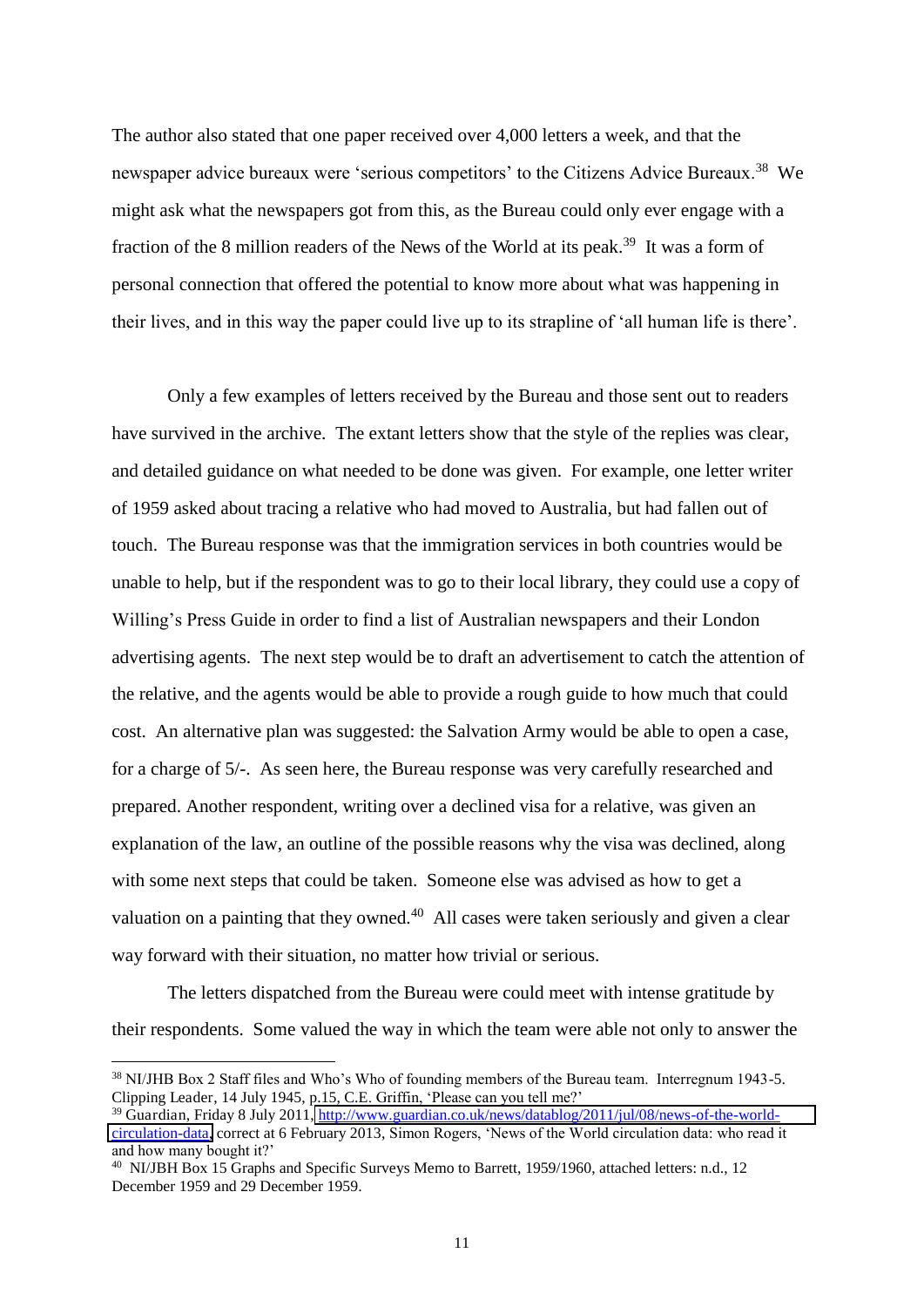questions asked, but also to anticipate future problems, for their problems to be listened to and taken seriously. A 1948 respondent wrote:

I think that your letter is most excellent and, undoubtedly, great pains were taken to study the problem and to give advice on points not actually raised by me but which were foreseen by your department.

Another wrote: 'It is with lighter hearts we wish to tender our very best wishes to both you and the News of the World'.<sup>41</sup> A respondent of 1959 stated:

Your wonderful letter of the 22 of December, the letter that took a load of worry off our minds and helped to make our Christmas much happier than it would have been as my wife has been worried so much about this affair. $42$ 

The bureau had a powerful impact on those who had been worried, either setting their minds at rest or empowering them with a next step. A common feature in the earlier letters was the affection for the work of the then recently deceased Hilton:

Your kindly human touch impressed me deeply and if only there was more of it in the world it would be a much better place. I am so glad the spirit of John Hilton is still in the work he loved so well. $43$ 

Another wrote:

 $\overline{a}$ 

As colleagues of Prof. J. Hilton, and chosen by him to carry on the great work he so ably pursued, is in my humble opinion the greatest honour and recommendation that could be desired, and without a doubt must be a great incentive to those in need of advice, hence my appeal to you...<sup>44</sup>

John Hilton's trusted radio presence and approachable manner encouraged the public to see him as a friend. The powerful personal touch was maintained through the avoidance of stock replies, although the letter-writers had access to a series of in-house specialist leaflets, which

<sup>41</sup> NI/JBH Box 15 Graphs and Specific Surveys, sample of thank-you letters, 6 August 1948 and 'Reader from Salford', n.d.

<sup>42</sup> NI/JBH Box 15 Graphs and Specific Surveys, Memo to Barrett, 1959/1960, attached letters: 27 December 1959.

<sup>43</sup> NI/JBH Box 15 Graphs and Specific Surveys, sample of thank-you letters, 'Reader from Palmers Green', n.d.

<sup>44</sup> NI/JBH Box 15 Graphs and Specific Surveys, sample of thank-you letters, 1 August 1944.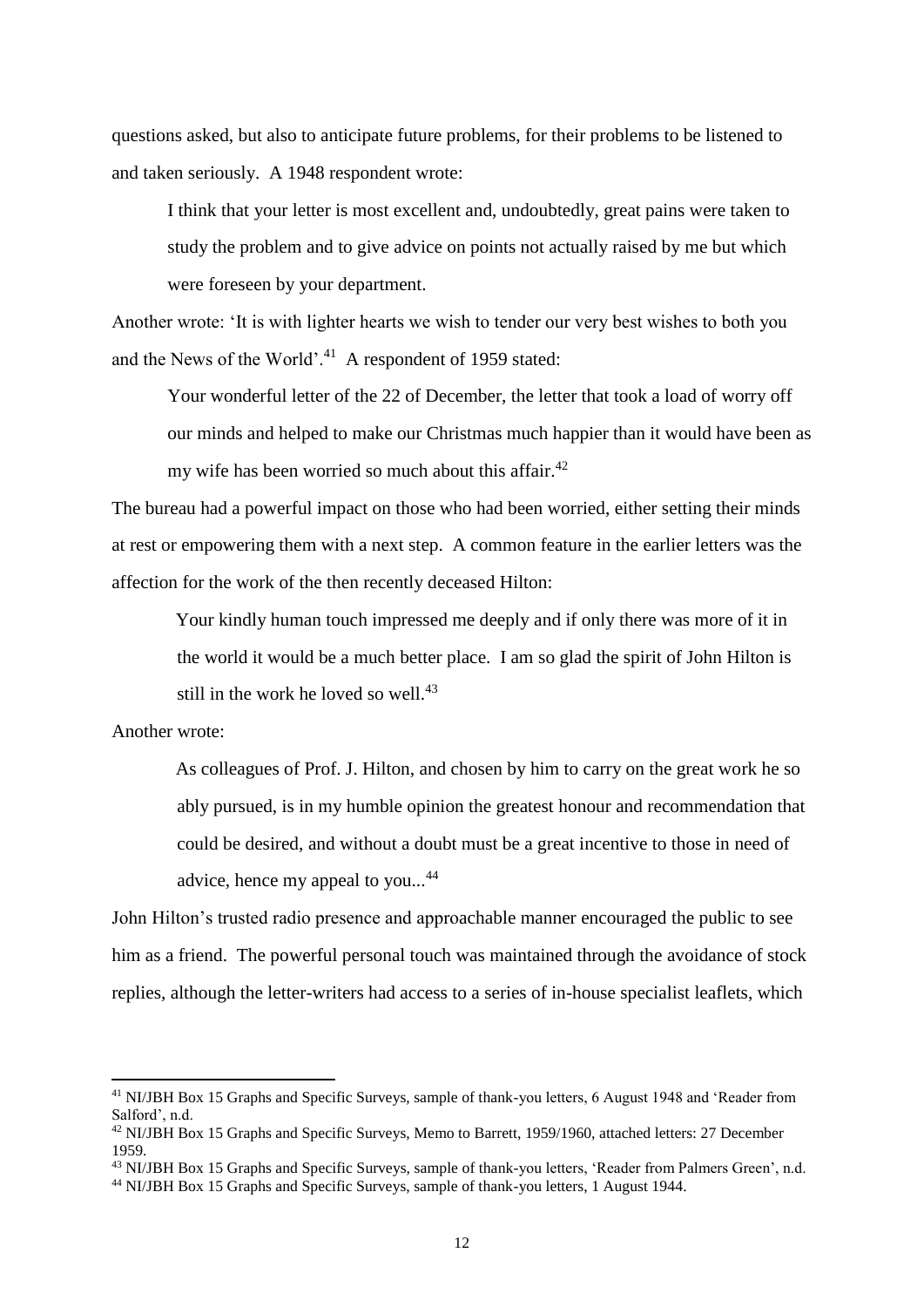enabled them to write informative, accurate yet individualised replies.<sup>45</sup> Letters from the bureau were kept by respondents, sometimes for future reference by a trade union or society.<sup>46</sup> Sometimes the letters had a long term impact. In 2003, the News of the World presented the case of Mary, a 55 year old woman who was being threatened with deportation as an illegal immigrant by the Home Office. Mary's mother married a US serviceman and moved to the US with him after the Second World War, where she gave birth to Mary. When the marriage broke up, Mary's mother wanted to return to the UK. Mary's grandmother wrote to the bureau for help, and received a letter from Barrett containing legal advice on the situation, which in due course allowed Mary and her mother to return to the UK. More than advice was given: the Bureau and newspaper also paid for the family's tickets back from the US. The letter was carefully saved by Mary and her family, and its advice was to help them again in 2003, when Mary was able to use the letter in evidence to successfully fight her deportation.<sup>47</sup> Doubtless there were others who were dissatisfied with the responses they had received, as well as those who were not sufficiently compelled by the advice or too busy to write back with thanks, and it is due to a selection bias that these highly positive and exceptional testimonies remain. Nonetheless, we can gain a sense of just how powerful the Bureau's work could be to those involved. The value of the Bureau was in the way in which it could be trusted by those writing in to take their personal issues seriously.

 In addition to the personal replies, the articles in the newspaper served as a means of conveying information and helping the public. The articles published in the newspaper followed a distinctive format. Whilst he was alive, articles were published under Hilton's byline. The tone of these articles was friendly and familiar, almost paternalistic. Hilton would typically open with an anonymised case, which he presented as being typical of a much wider group, for example:

<sup>45</sup> NI/JBH Box 2 Bureau Journal, 1948, 1951-3, Journal of the John Hilton Bureau, 1 (1) 8 October 1948, 11. Leaflets included: Change of name; How to make a simple will; Correspondence courses; The property of husband and wife; Points to watch on buying a house; and Unmarried wives in the new social security schemes. <sup>46</sup> For example, Wolverhampton Archives and Local Studies, D-SO-26/3/2/33 National Union of Sheet Workers, Coppersmiths, Heating and Domestic Engineers: Wolverhampton Branch. Letter from Kenneth Barrett for the John Hilton Bureau, to Mr V. Tuckley, of Wolverhampton, re: Unemployment Benefit, 1953. 47 News of the World (hereafter NOTW) 16 February 2003, Vanessa Altin, 'Paper Tigers'.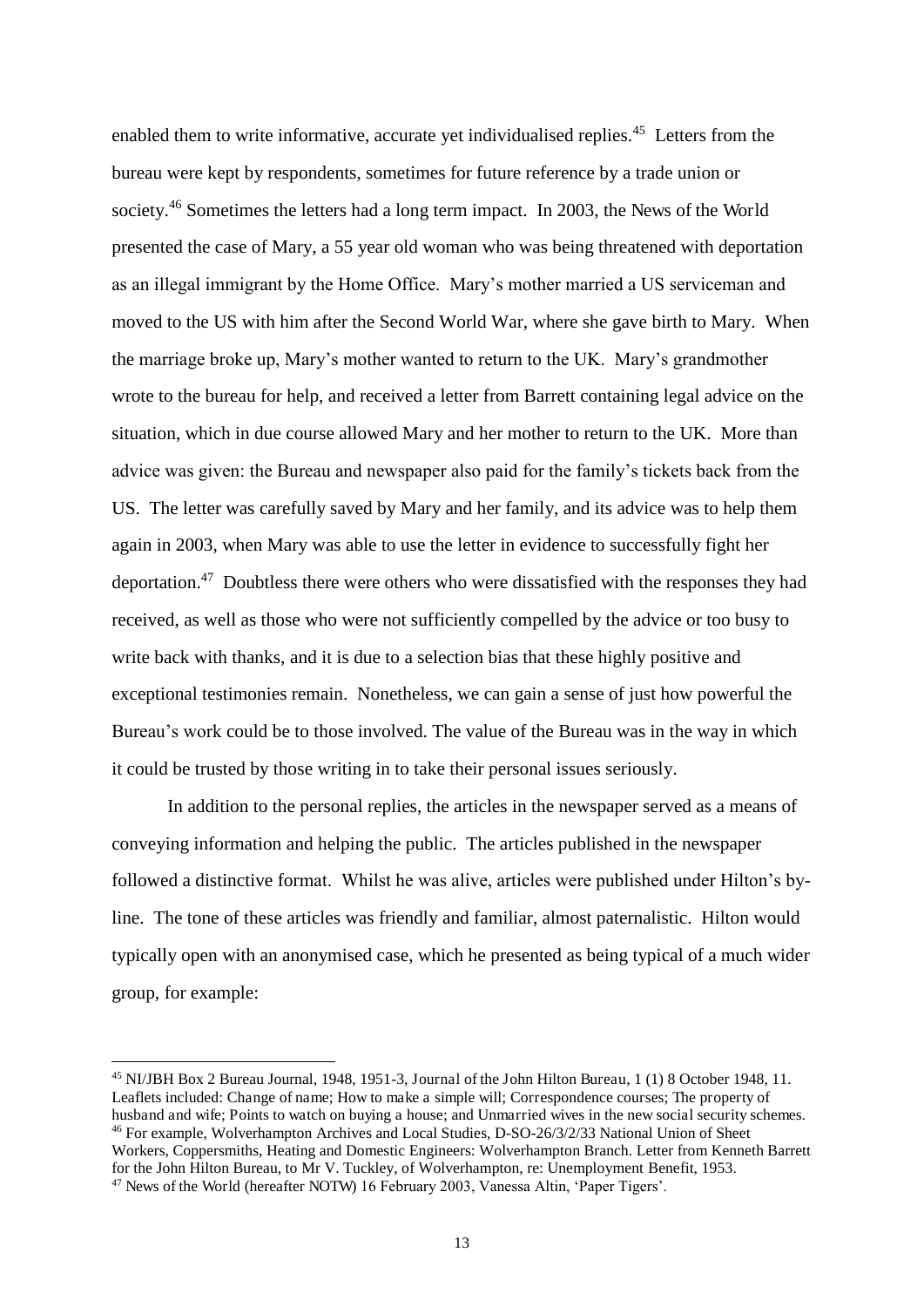Every post brings its quota of letters asking me for the "proper" wage for the kind of work the writer is doing.<sup>48</sup>

Here is a letter from a girl in the WAAF. It is only one of many – asking the same question – which come to me week by week from similarly-placed girls in one or other of the three Women's services.<sup>49</sup>

Many a letter comes to me from readers who want to enquire locally about their liability for fire guard duties but do not know where to apply.<sup>50</sup>

Hilton would provide a pen sketch of a specific case as a means of drawing out a common experience: much like his approach on the radio. This stood in contrast with the other news articles typically run in the newspaper, which identified the outstanding and deviant stories as a matter of course. Here, the emphasis was on empathetic engagement and encouraging people either to take the advice and guidance on board as being potentially applicable to them or people they knew, or to feel that Hilton (and his team) were trustworthy enough to warrant a letter. These articles, which featured a further two or three case studies, were accompanied by a small text box which gave the address of the News of the World, and instructed readers to include a stamped addressed envelope for their reply. The text box often included testimonials from people who used the service to their satisfaction. The cumulative effect of the tone, style and use of testimonials was to create a sense of the people writing in as being part of the same community as those who read the paper, of Hilton as being a friend to all – despite the reality of the volumes of letters which came in and demands for efficiency.

After Hilton's death, the role of Bureau figurehead passed to Kenneth Barrett. Barrett, however, was rarely mentioned by name in the by-line, but rather was referred to as 'Director of Our John Hilton Bureau', later the 'Director of Our Hilton Bureau'.<sup>51</sup> Although the Bureau still operated as the John Hilton Bureau, the dropping of the 'John' and the

<sup>48</sup> NOTW, 17 Jan 1943, p.5, Prof John Hilton, 'Are you getting the right wage for your job?'

<sup>49</sup> NOTW, 24 Jan 1943, p.7, 'Marriage does not entitle girl in Forces to release'

 $50$  NOTW, 31 Jan 1943, p.5, 'Meaning of "scheduled": its advantages and obligations'.

<sup>51</sup> See, for example, NOTW, 6 Jan 1963, p.2, 'Now a wife can sue her husband. The Director of Our John Hilton Bureau spotlights an important change in the law'; NOTW, 13 Jan 1963, p.6, 'Why should this woman's house be sold? Our Hilton Bureau'.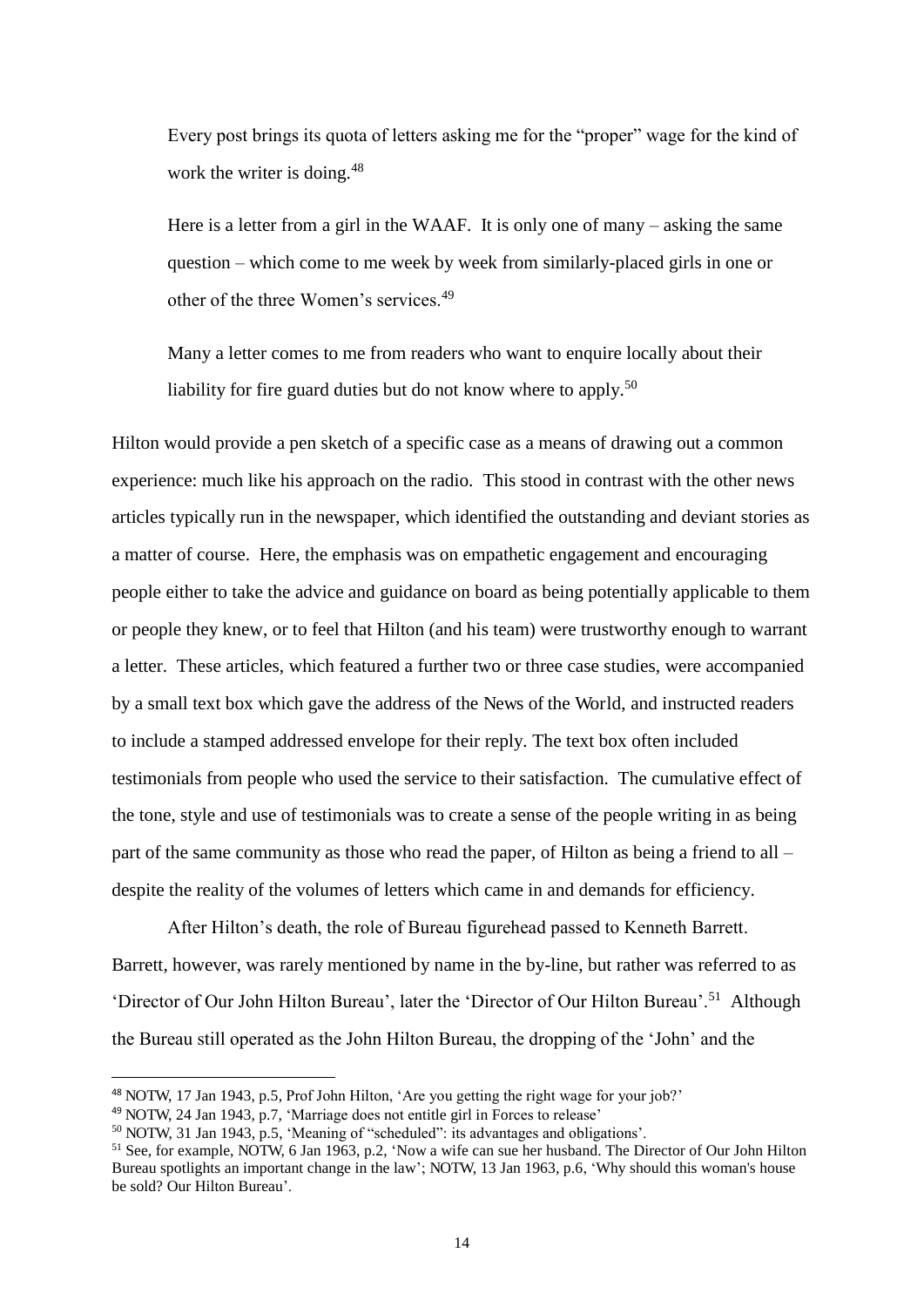capitalisation of the 'Our' clearly associated the Bureau's work as an integral part of the newspaper rather than a largely independent group at a physical remove in Cambridge, whilst also playing on the memory of Hilton for older readers. Hilton's legacy was too powerful for a complete break with the past, acting as it did as a powerful brand signifying individual attention, diligence and a passionate advocacy of the needs of what Hilton called the 'common people'. The articles that appeared under the Director by-line evolved a different approach from Hilton, notably a more editorial tone. These kept the same principle of using a supposedly individual case to highlight a much wider concern, but were more polemical than Hilton's. If Hilton's style had been to present a situation, to explain it and then offer a solution, the post-Hilton articles took a situation and presented an opinion on it. In January 1953, the Bureau offered opinions on the need for people to realise that spending money on consulting a solicitor was cheaper in the long run than getting things wrong, on how biting your tongue could help to create a happier home life, and how the public had not 'degenerated already into a nation of spineless loungers, all grabbing every coin from the public purse' with the new welfare state, but rather the needy required encouragement to claim what was rightfully theirs.<sup>52</sup> The following month Barrett railed against a county council whose staff chased a family nursing a disabled son at home for the unpaid hire fees of a bed pan, and what he saw as a growing readiness to claim compensation after any injury.<sup>53</sup> Barrett continued to produce these strident articles into the 1960s, if he also presented less rhetorical pieces on the new pension scheme and the new right of spouses to sue their partners for civil damages.<sup>54</sup>

The personalisation of the letters was vital in creating a sense of the Bureau as being something that belonged to the individual reader – it also developed a powerful sense of trust, of respect. This was further conveyed through Hilton's intimate and friendly form of address,

<sup>52</sup> NOTW, 3 Jan 1953, p.2, Director of Our John Hilton Bureau, 'Trying to Save Those Pennies might cost you pounds'; NOTW, 11 Jan 1953, p.2, 'Silence can be the golden key to happiness'; NOTW, 17 Jan 1953, p.2, 'Pride can prejudice your right to assistance'.

<sup>&</sup>lt;sup>53</sup> NOTW, 1 Feb 1953, p.2, Director of Our John Hilton Bureau, 'The family that is "fined" for not going to hospital': NOTW, 15 Feb 1953, p.2, 'Life doesn't always have its compensations'.

<sup>54</sup> , NOTW, 6 Jan 1963, p.2, 'Now a wife can sue her husband. The Director of Our John Hilton Bureau spotlights an important change in the law'; NOTW, 13 Jan 1963, p.6, Our Hilton Bureau, 'Why should this woman's house be sold?'; NOTW 27 Jan 1963 p.6, 'The New Pensions and You. Are the changes as fair as they could be? Asks Kenneth Barrett, Director of Our Hilton Bureau'.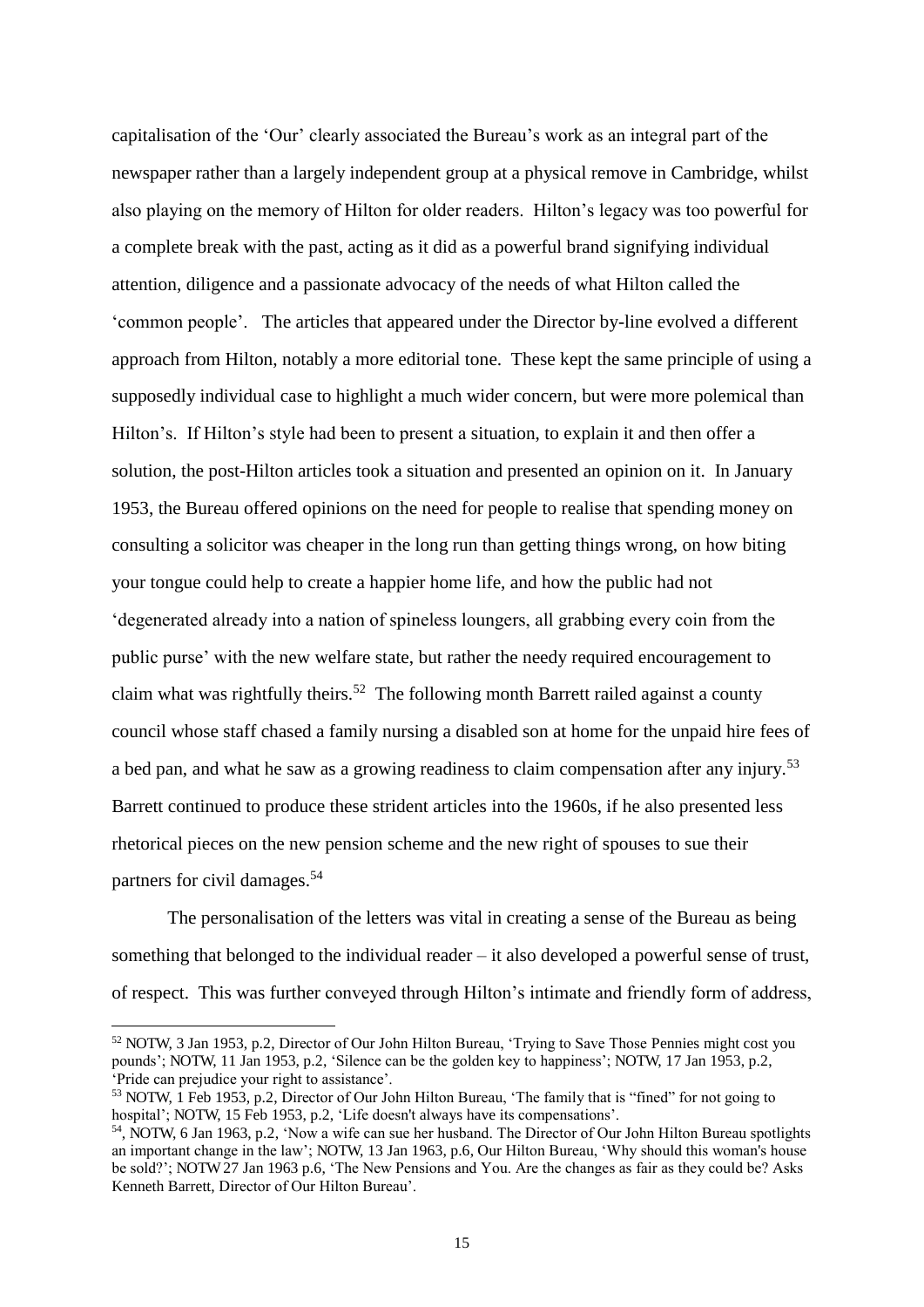and the scaling-down of masses of post into individualised, generalised yet familiar case studies. Certainly for older readers, Hilton remained a powerful brand after his death, whilst the newspaper carefully used text to anchor the Bureau within the world of the paper to emphasize its literal ownership, as well as the more metaphorical ownership of those who bought and read the paper. This sense of being a trusted 'friend' was maintained in the postwar period, but there was a distinct evolution away from John Hilton's radio persona to a more assertive, crusading voice somewhere between an investigative reporter and an editorial writer – the Bureau's persona was remade for a post-war generation. Both before and after the war, the Bureau had no whiff of charity about it, as it was squarely placed as part of the service provided by the newspaper for those who bought or read it. The experience of reading the newspaper itself enhanced this sense of ownership – the direct, personal address to the reader creating a sense of individual engagement and the close physical nature of reading a newspaper, both running counter to the realities of a mass-produced newspaper and its readership. This was a form of information and advice that the individual could be in control of, without having to try and find a time to get to a free legal advice centre or try to navigate the application for legal aid – if that was indeed what one was sure was needed. In this way the Bureau was more than appropriately placed within the private sector, with a newspaper that had no direct connection with the agencies that their readers ran up against. It was a 'friend' as much as it provided an alternative, non-geographic community for the reader.

I will now turn to the kinds of problems the public wrote in with. From the beginning, the Bureau assiduously monitored the post in order to see what external factors drove people to write in, as well as the shifting nature of the topics they sought advice on. A 1942 analysis of the letters revealed a series of factors which could stimulate post, namely (and unsurprisingly) the content of the Bureau column and article in preceding weeks, but also the release of government publications, new legislation and parliamentary debates, as well as the hours of light – whether people were in or out, and if in during the blackout, looking for

16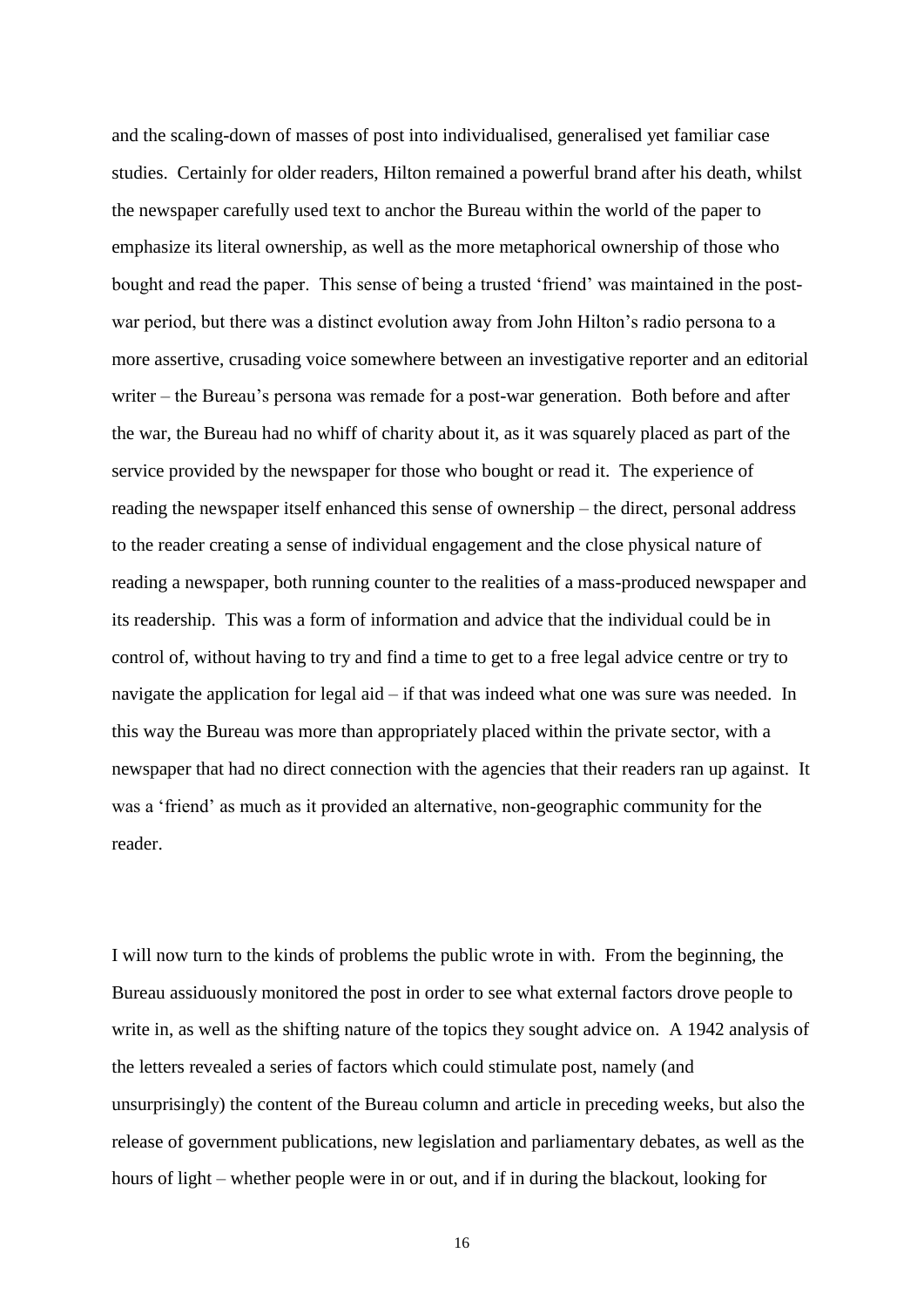something to do. Media commentary also played a role. The Bureau had a 'weekly offer', asking for letters on a particular subject, whilst some letters were prompted after the writer had seen a similar problem or query published. The stimulus could be random: 'They see an article which reminds them of the Bureau. The problem may have nothing to do with the article'; others wrote in because they had had previous issues solved by the team. 55

Whilst the profile of types of cases was assiduously monitored, the Bureau found it harder to gain a sense of who the people sending it were, beyond them generally being a listener to one of Hilton's radio programmes or, later, a reader of the News of the World. During the war, most of the letters that came in were from those who were not serving overseas, but based in the UK, either taking part in war work on the Home Front or a relative of someone in the forces. For example, battles in the Mediterranean prompted terrified relatives to write to the Bureau, desperately seeking further avenues of information about their loved ones when the forces were not providing this.<sup>56</sup> An analysis of the subjects that came in from summer 1943 to the following summer revealed that the most common letter related to allowances and war service grant, which elicited 9118 letters in that period. 'Other Forces matters', which covered a wide range of experiences within service, accounted for 8731 letters. 'Other civilian matters' accounted for 5393. War and civilian pensions were a further matter of concern, with 3673 and 4924 letters respectively. Service on the Home Front drew 1461 letters in relation to civil defence, and a further 3450 in relation to industry. Income tax and pay also figured highly, with 1163 enquiries in relation to industrial wages, and 2749 for civilian income tax matters. War decorations accounted for 1177 letters, and 'Forces postal' – the ability of family members to communicate with loved ones or to discover their fate, 1154. Family and matrimonial matters accounted for 376 in relation to adoption, marriage to Allied Forces soldiers 160, divorce and separation 152 (albeit in the course of one week in the period), and child registration/birth certificates 52.<sup>57</sup>

<sup>55</sup> NI/JHB Box 15 Graphs and Specific Surveys Letter to Barrett, 19 November 1942

<sup>56</sup> NI/JH?B Box 13 Analysis of Forces Letters 1942-44 (News of the World and BBC), Analysis of letters received from soldiers and their relatives over the two weeks, April  $16<sup>th</sup> - 30<sup>th</sup>$ .

<sup>57</sup> NI/JHB Box 14 Subject Returns 4/7/1943-21/2/1944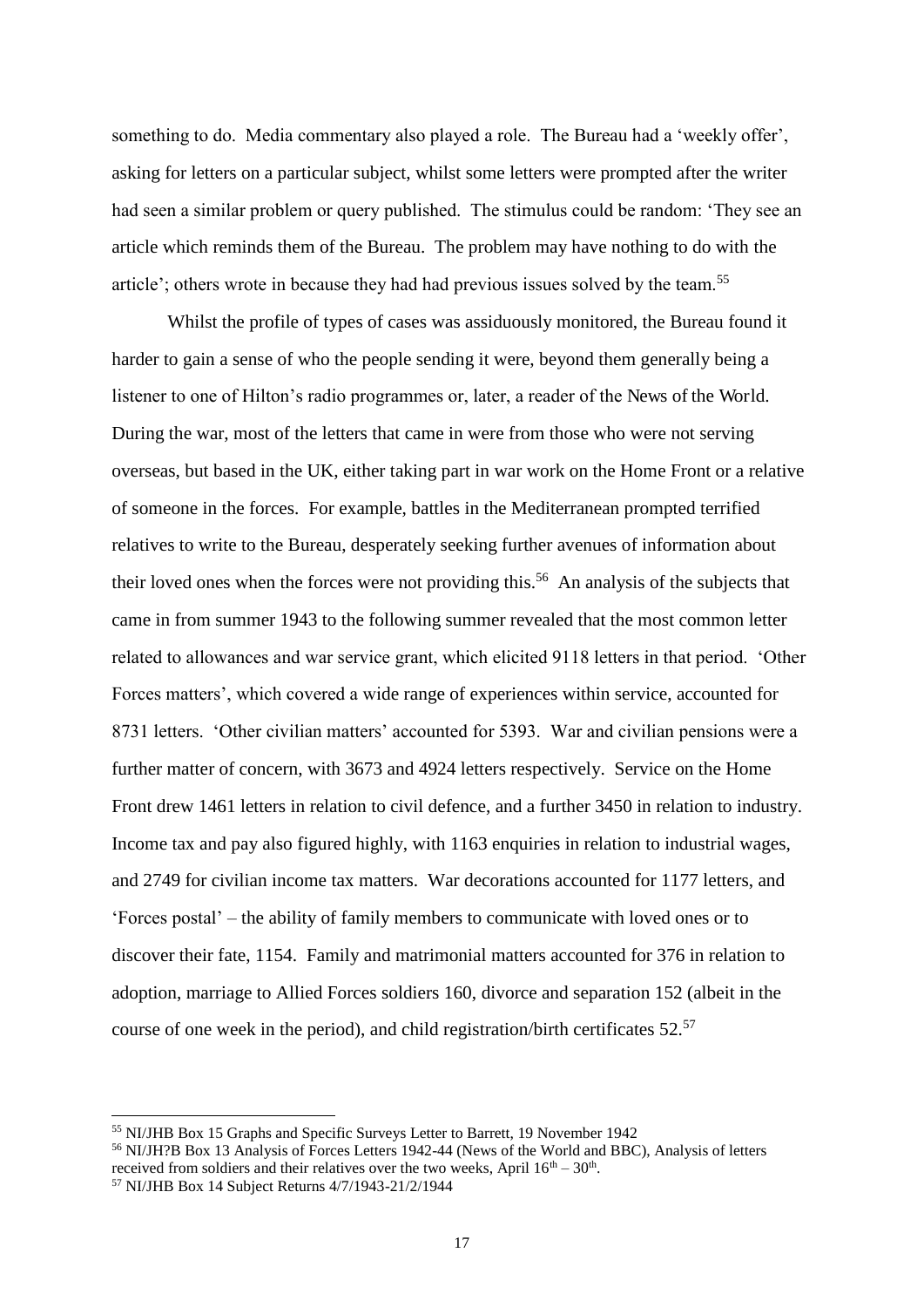The sheer number of letters coming in with regard to allowances, tax and wages speaks clearly to the financial impact of the war on many families, and the difficulties some people had in trying to address this imbalance. There was no attempt to monitor class or income, and given the abrupt changes in fortune that could befall families and individuals during wartime, we should be cautious of seeing these letters as primarily coming from the working classes. The radio and newspaper coverage both reflected and stimulated this preoccupation. The BBC broadcasts in April 1943 featured such cases as 'ATS widows with dependent children' and 'the allowance book folded in four by the Pay Office', whilst News of the World articles included 'the forgiven wife can reclaim her allowance' alongside the 'ten extra clothing coupons', and 'wife can claim husband's insurance when he is overseas through Army Welfare'.<sup>58</sup> The considerable number of letters relating to conscription into war work or into the Forces demonstrated how conscripted people came into contact with a complex array of rules and regulations, some of which seemed to run counter to the practices of civilian life.

The detailed fortnightly analysis of letters for the period 16-30 April 1943 mentioned that many miners who had been conscripted into the Forces wanted to be returned to the mines as the 'Bevin Boys' to meet the demand for coal, whilst there was also a great deal of snobbery and status-chasing at large. The Bureau estimated that a third of the letters they got from men in the Army related to men wanting to transfer out of the Pioneer Corps, a light engineering group that did not come with quite the same cachet as other assignments. Some men found it demeaning to do jobs that might be associated either with women or men from lower social classes: 'the greater part of the remainder of the transfer letters are from men engaged in cooking, batmen's duties, cleaning, washing-up, etc.<sup>59</sup> It was therefore not just the 'big' issues of family finance and survival that animated readers to write in, but also everyday slights and perceived injustices. Whilst total war was a universal experience, the

<sup>58</sup> NI/JHB Box 13 Analysis of Forces Letters, 1942-43 (News of the World and BBC) Subject matter of broadcasts covering period of analysis April 6th to May 4th : 6 April 1943, 13 April 1943; Subject matter of articles covering period April 4th to May 2nd: 18 April 1943, 25 April 1943

<sup>59</sup> Box 13, Analysis of Forces Letters, Analysis of Letters received from soldiers and their relatives over the two weeks April 16th-30th, 1943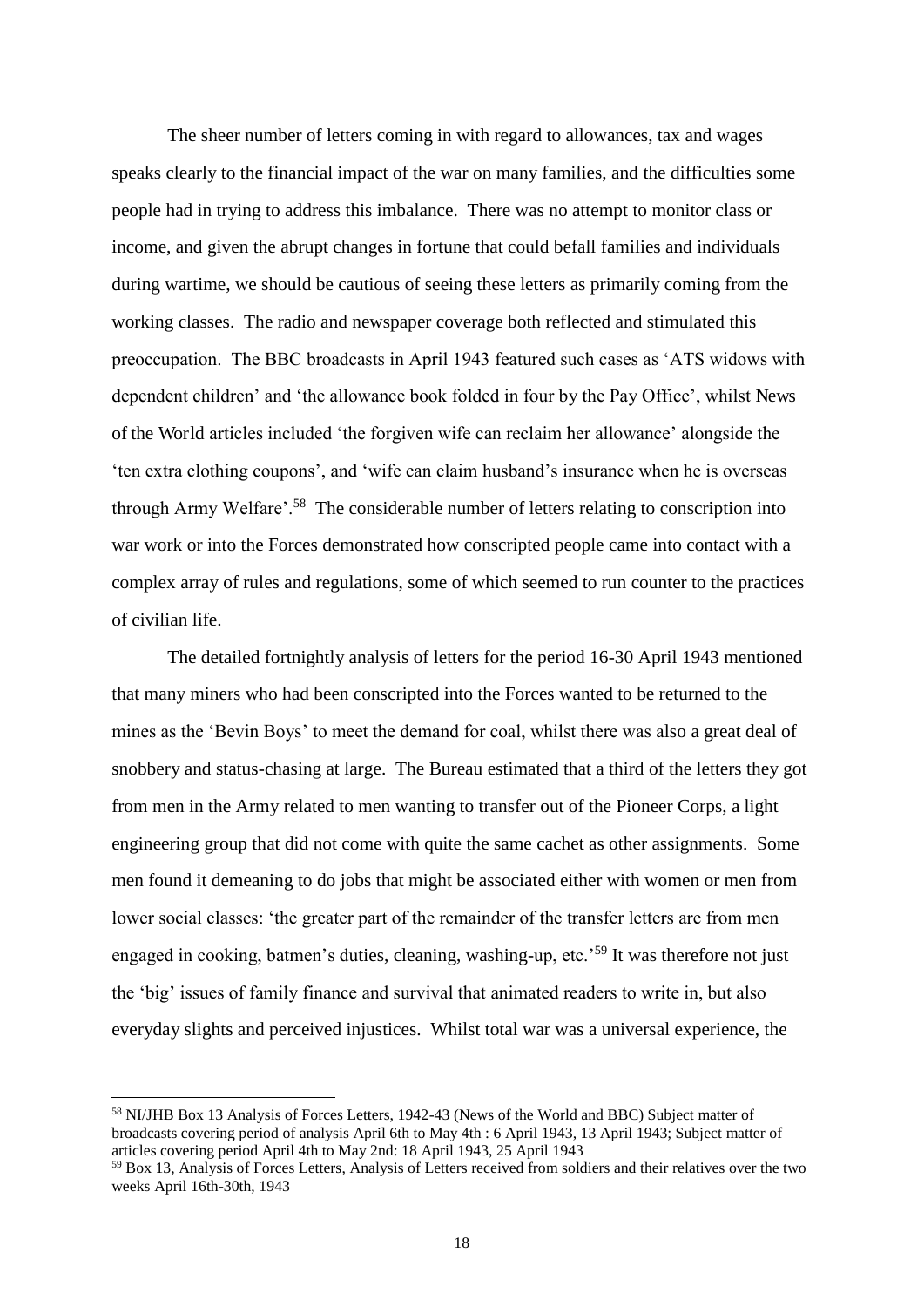letters demonstrate that it was very much experienced in classed ways, with people trying to hold on to their pre-war status.

Not being able to get in contact with loved ones, particularly when relatives on the Home Front knew that they had been in the area of intense battles, was another cause of intense strain for families, and one in which external intervention could be reassuring or helpful in getting through to the right people. Proportionately fewer letters came in that related exclusively to matrimonial or other family matters. Rather than suggesting that Britons were less interested in such matters, the manner of categorisation of letters is more likely to disguise family problems with a more financial cause. Divorce had purposely been expedited as a means of keeping up troop and civilian morale during the war: the Services Divorce Department and a Poor Persons Civilian Department were set up in 1942 in order to address this. $60$ 

The demand for information about the war and its impact on everyday life diminished with demobilisation and the gradual relaxation and withdrawal of rationing and civilian restrictions – if war pensions and support for those disabled, widowed or orphaned by the conflict were persistent topics into the post-war period. On the whole, the public wrote in with tales of the 'little man' up against a bigger system, if some were more dramatic and others sought advice on hearsay and urban myths.<sup>61</sup> Some demonstrated how simple, everyday transactions could go wrong: one letter received on 25 January 1960 was from a house-holder who bought coal that had subsequently exploded, due to a torch battery caught up with the consignment, which the coal merchants denied responsibility for. Another, on the 28 January that year, came from an elderly man who had gone bankrupt in 1921 and desperately wanted not to 'die with this stigma on his name'. Others wrote of stray cows causing motor accidents, of pensioners being hassled into taking up TV rentals by door-todoor salespeople, and freak £1 notes.<sup>62</sup>

An analysis of the post in 1964/5 explicitly compared its composition with statistics from 1947. Legal enquiries relating to property had risen from 19 percent in 1947 to 37

<sup>60</sup> Paterson, Legal Aid, 12.

<sup>61</sup> NI/JHB Box 15 Graphs and Specific Surveys, Memo to TKP Barrett, 1959/1960

<sup>62</sup> NI/JHB Box 15 Graphs and Specific Surveys, Memo to T.K.P. Barrett, 29 January 1960, attached letters.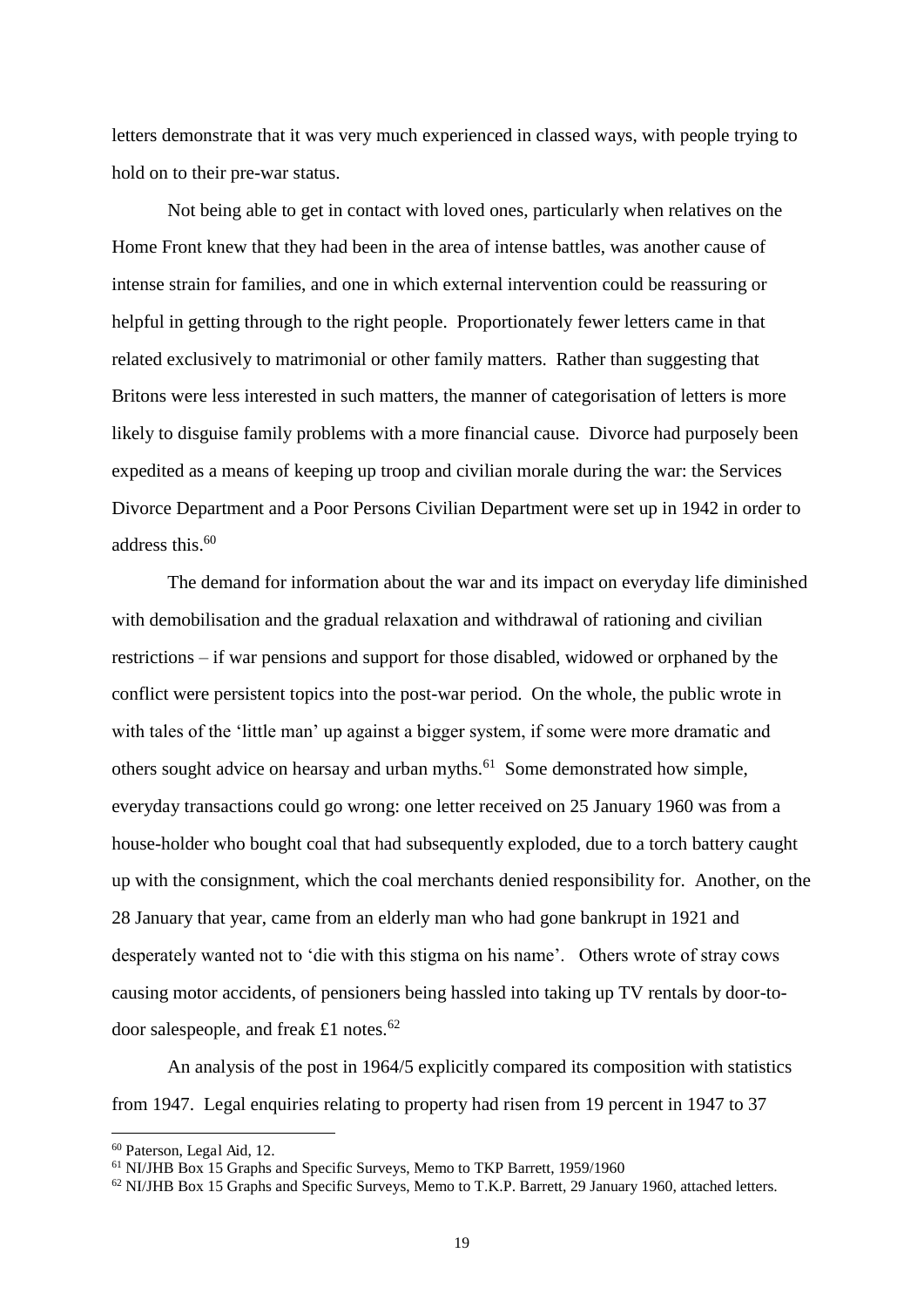percent in 1964; matrimonial enquiries remained somewhat static at 10 percent and 7 percent respectively. Landlord and tenant had dropped to 6 percent in 1964 having been higher at 13 percent eighteen years earlier, whilst social services questions dropped from 24 percent in 1947 to 19 percent in 1964. These shifts were seen by the Bureau as reflecting the transition to a peacetime economy and the bedding in of the welfare state. They acknowledged that any suggested or actual change to the system prompted a surge in their postbag from those who feared that they would be affected. The author of the survey commented that:

The middle 50s saw a change from the problems of rationing, shortages and poverty to those tied up with the acquisition of possessions: the buying of houses, furniture, washing machines etc: The car, its insurance and accidents; and, with the wider spread of ownership of all kinds of property, with inheritance. […] There is considerable demand for effective action against "get rich quick" firms who exploit the public.<sup>63</sup>

These were, to a point, the problems of affluence – or rather the problems of a shifting wider sense of what the basic equipment and resources a 'modern' family needed to have in order to function, and how those goods should be maintained and eventually passed on. Yet there were two layers of the working class and the 'consumer citizen' engaging with the Bureau. The first was the more affluent, who wanted help in negotiating a new world of ownership and contracts. The second was a more diffuse group, whose common feature was having little in the way of financial resources or social capital. The fact that changes in welfare could energise people to write in suggested that many still remained vulnerable and afraid of what changes might mean for them. The postbag of the 1940s reflected a highly regulated yet terrifyingly chaotic world, one in which the smallest of administrative hiccups could have serious consequences, where homes and businesses could be lost through bombings, and family members might not return home. The letters of the 1960s shone a light on a world in which some people negotiated their way around acquiring property of various kinds, whilst others needed help with asserting their rights within the welfare state: very different risks and

<sup>63</sup> NI/JHB Box 15 Graphs and Specific Surveys, Memo, 'The Composition of the post is as follows', ca. 1964-5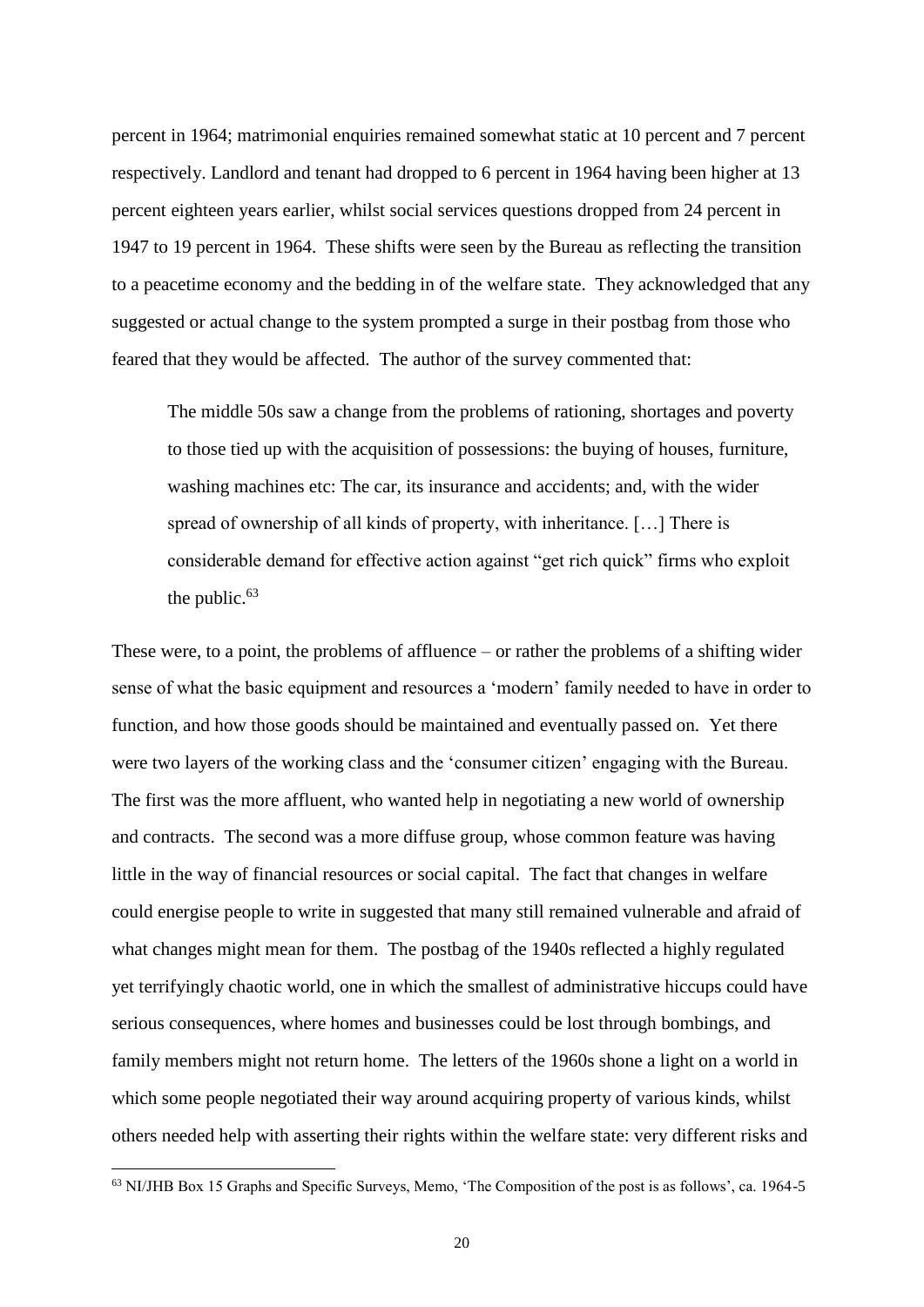uncertainties to those faced during wartime. The Bureau could certainly help the consumer citizen to assert their rights or accept their responsibilities, but it also helped those who were disempowered at least in part through a lack of financial resources.

The Bureau was also keen to find out who was writing in. In 1942, one of the team, K.D. Johnston, undertook an appraisal of the letters which wished to demonstrate their potential for a Mass-Observation style study of the public, but concluded in a somewhat crestfallen fashion that the letters were ultimately too random to form a suitable sample.<sup>64</sup> Like Mass-Observation, the public wrote in with their concerns and thus the Bureau had the potential to offer an anthropological study of the domestic, to act as a privileged, knowing interpreter of ordinary people's lives. Unlike Mass-Observation, the letters were not written as deliberate reflections for consumption in that way. Mass-Observation and the Bureau had a connection through Hilton's work with Tom Harrisson in the later 1930s. Hilton helped to get the 'Worktown' study in Bolton running, worked on Mass-Observation's 'Happiness' survey, and also worked with the Home Publicity Committee during the war.<sup>65</sup> The Bureau's letters did not offer themselves up to the same analyses as Mass-Observation, but the statistical information gained from the letters had its uses in terms of assessing the morale of the nation.

The desire to know more about those who wrote in continued after Hilton's death, if it moved closer to justifying the role of the Bureau within the complex economic landscape of the newspaper. It was ostensibly part of managing the panel of experts, but there was the possibility of using the Bureau's to generate interesting content for the paper, as well as providing some profit-making insight into the readership of the News of the World. In the early 1960s, Peter Chapman-Walker, the paper's managing director, suggested to the Bureau that the letters written in 'might throw some light on what makes "News of the World" readers tick' and thereby contribute to the editorial process.<sup>66</sup> Monitoring the letter content

<sup>64</sup> NI/JHB Box 15 Graphs and Specific Surveys Letter to T.K.P. Barrett, 19 November 1942

<sup>&</sup>lt;sup>65</sup> J. Heimann, The Most Offending Soul: Tom Harrisson and His Remarkable Life (Honolulu, HI, 1998), pp.125, 155; Gazeley and Langhamer, 'The Meanings of Happiness'

<sup>66</sup> NI/JHB Box 15, Graphs and Specific Surveys Memo to T.K.P. Barrett, 15 February 1960.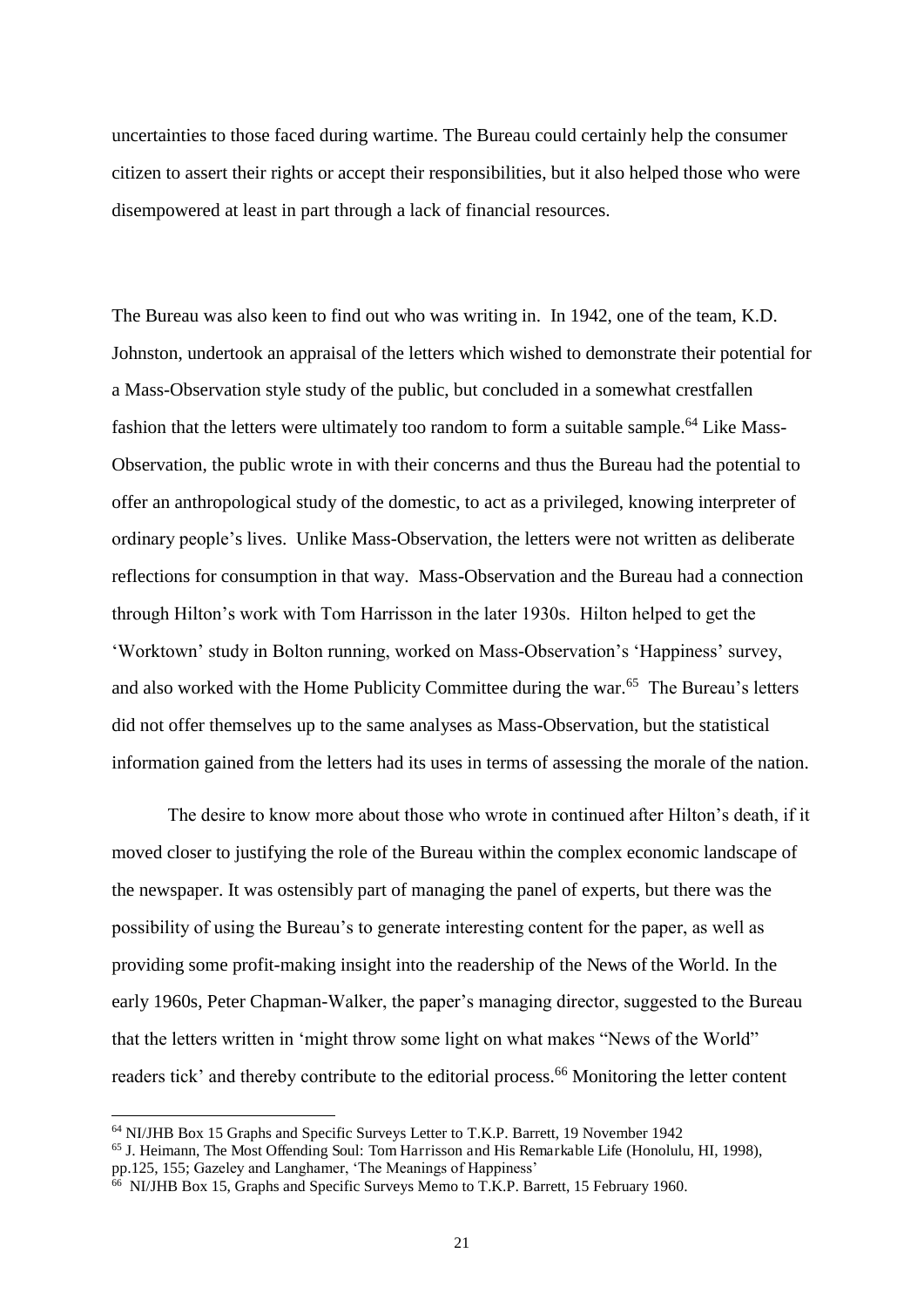and those writing in did not yield much usable insight into the readership of the paper at the time, but the surveys undertaken remain important for an understanding of who was prepared to use the service.

If Johnston had been attempting an anthropological study of Britons through the letters, the surveys of the 1960s owed more to dominant trends in sociology, in terms of method and conclusions. A survey undertaken at the turn of 1959 and 1960 revealed much about the demographics of those who wrote in. Younger people, aged 16-24 and 25-34, were the least likely to write in, with less than 1 percent of the letters coming from the first group and 5 percent from the second. Those aged 35-44 wrote 20 percent of the letters, with a further 24 percent coming from the over-65s, whilst the largest group were those aged 45-64, who contributed 50 percent. That the bulk of letters came from those in the older age groups was unsurprising – as age and responsibility increased, it would appear that the likelihood of seeking advice from the Bureau also grew, and there was very possibly remembrance of John Hilton as a factor. Ascertaining the socio-economic grouping of the letter-writer was harder, given that discussion of income and job did not necessarily feature in the letter. This fact notwithstanding, the team used the British National Readership Survey classes used by newspapers to classify their readers for advertising purposes to estimate that 2 percent of their letter-writers came from the AB professional/managerial groups, the C1 category (supervisors, clerical and junior professions), to make up 16 percent, C2 (skilled manual workers) 14 percent and DE (semi and unskilled workers, and pensioners and the unemployed) 68 percent. Over four-fifths of the people writing in were defined in this way as broadly working class. The Bureau was also interested in the general literacy of their respondents. A team-member wrote: 'I would put 90% in the literate class; about 5% in the sub-normal and about 5% in the very "advanced" class.<sup>'67</sup> On the whole, the people who wrote in were more likely to be those in early to late middle age, employed in less-skilled work or precariously employed, with reasonable literacy skills. Whilst there were some middle class and 'affluent' working class letter-writers, the Bureau predominantly received

<sup>67</sup> NI/JHB Box 15 Graphs and Specific Surveys, Memo to T.K.P. Barrett, 29 January 1960.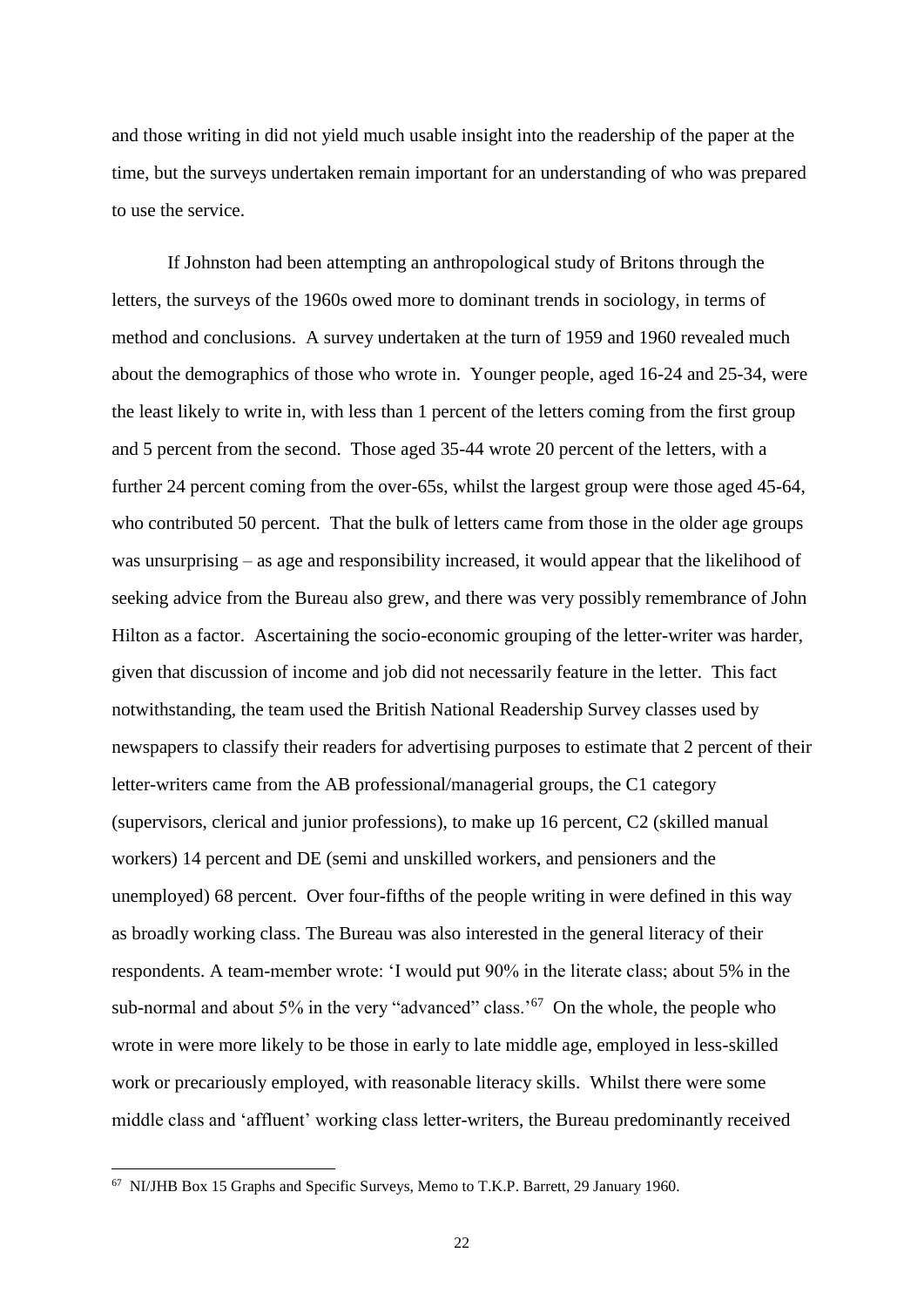post from those on less-skilled jobs, which were often lower paid and less likely to be unionised, as well as those excluded from society in other ways.

One desired demographic was missing from this: the younger, affluent workers who all the daily and Sunday tabloids were trying to chase.<sup>68</sup> In a memo to Barrett analysing the data, Munro wrote:

My guess is that a lot of young wives, particularly if they feel posh in their new Council house and think they are a step up on the social ladder, not only no longer vote Labour, but do not take or do not allow their husband's [sic] to take, The News of the World, which their parents took.

Munro also asked if there were regular letters from some of the new towns created by the 1946 Act, 'Harlow, Hemel Hempstead, Basildon, Stevenage, Crawley or Peterlee?'<sup>69</sup> This interest in the changing leisure pursuits was contemporaneous with the work being undertaken by John Goldthorpe on the 'affluent worker' in Luton, a town to the north of London, and also had some resonance with the concerns about shifts in working class culture raised by Richard Hoggart in the Uses of Literacy a year or two earlier, which were also being explored in books such as Saturday Night and Sunday Morning.<sup>70</sup> Munro's speculation here was that the young women who had moved out of the slums were looking for a newspaper that better suited their interests and aspirations – and which was not associated with ageing parents and less 'modern' tastes. Goldthorpe and his team found that working class people living in these new towns were no more likely to drop their support of the Labour Party once they moved house, and that rather than adopting middle class tastes and behaviours, their home lives were privatised and the media played an ever more important role. Whether young working class women in these new towns were shunning this specific paper remains unclear, but what this incident reveals is the extent to which the Bureau and the editors were consumed by wanting to understand more about the readership of the paper,

<sup>68</sup> Williams, Read All About It!, p.199.

<sup>69</sup> NI/JHB Box 15 Graphs and Specific Surveys, Comments, n.d. Attached to 29 January 1960 memo <sup>70</sup> J. H. Goldthorpe, D. Lockwood, F. Bechhofer and J. Platt, The Affluent Worker in the Class Structure (Cambridge, 1969); J. Goldthorpe, D. Lockwood, F. Bechhofer and J. Platt, The Affluent Worker: Industrial Attitudes and Behaviour (Cambridge, 1968); R. Hoggart, The Uses of Literacy: Aspects of Working-class Life, Orig. publication 1957 (Harmondsworth, 2009).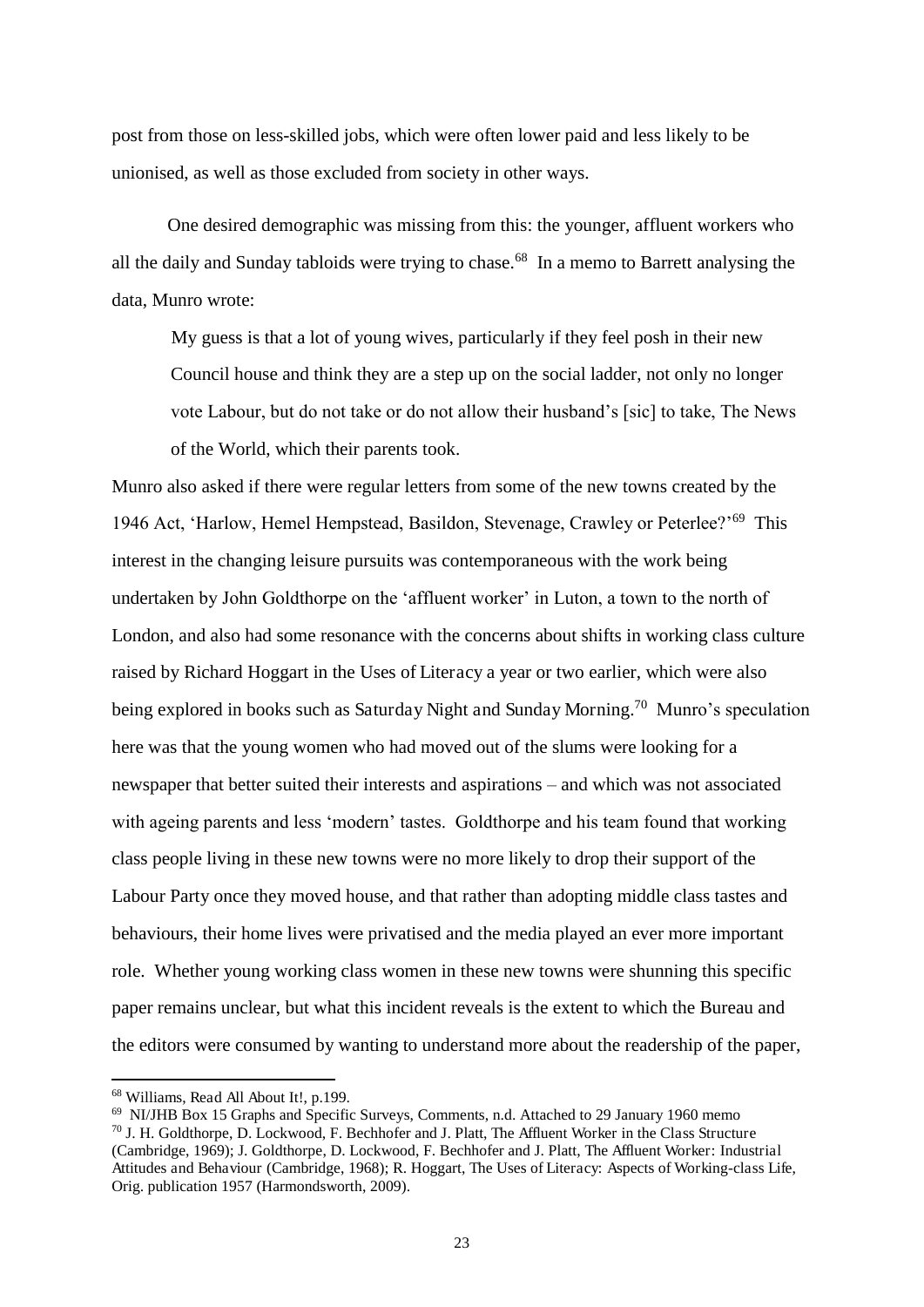as far as this could be understood through the Bureau. The younger working classes appeared to have very different tastes and attitudes to their parents, seemingly overnight and challenging long-established understandings of what the working class wanted. Insight into these groups was needed if the papers were to maintain their appeal. In particular, their concern was with the connections between shifts in consumption patterns, working lives and life away from close family members impacted on class allegiances and behaviours, something of key interest to newspapers that had traditionally appealed to particular social classes. As the newspaper witnessed a drop in its readership from 8 million to 6 million in the early 1960s, anything which could potentially shed light on this process was seized.<sup>71</sup>

Despite this pressure to be chasing the affluent worker or coming up with stories of interest to this group, the Bureau increasingly saw their purpose as acting as a mediator between the neediest individuals and the welfare state, which created tension between it and the paper. David Kynaston has described Barrett as a 'well-meaning paternalist', who was concerned about the commitment of the new Conservative government of 1951 to the new welfare state.<sup>72</sup> By 1953, Barrett was writing in the Bureau's in-house journal of how it was an innovative and powerful form of social service itself:

It may not be too much to claim for the Bureau that it is something of a pioneer in its interpretation of "social service". It is not merely that social service by post is a new technique but that its range is so extensive: it can do far more than help the materially poor. It can dispense with the assumption that affliction in mind, body or estate is confined to a particular race, class or income group […] We can conduct as lively a duel to keep a senior officer's son at a public school as to help a lorry driver's daughter to go to university.<sup>73</sup>

Central to Barrett's concept of social welfare was the sense of a need across all classes to essentially access expert information, packaged in such a way to enable action or to get specialist help – if their own surveys suggested that it was largely the less affluent who

<sup>71</sup> See [http://www.guardian.co.uk/news/datablog/2011/jul/08/news-of-the-world-circulation-data;](http://www.guardian.co.uk/news/datablog/2011/jul/08/news-of-the-world-circulation-data) also commentary in Bainbridge and Stockdill, The News of the World Story, pp.175-84.

<sup>72</sup> Kynaston, Family Britain, pp. 70–1.

<sup>73</sup> NI/JH Box 2 Journal of the John Hilton Bureau Special Coronation Issue Vol. V., no.6, 1 June 1954, p.5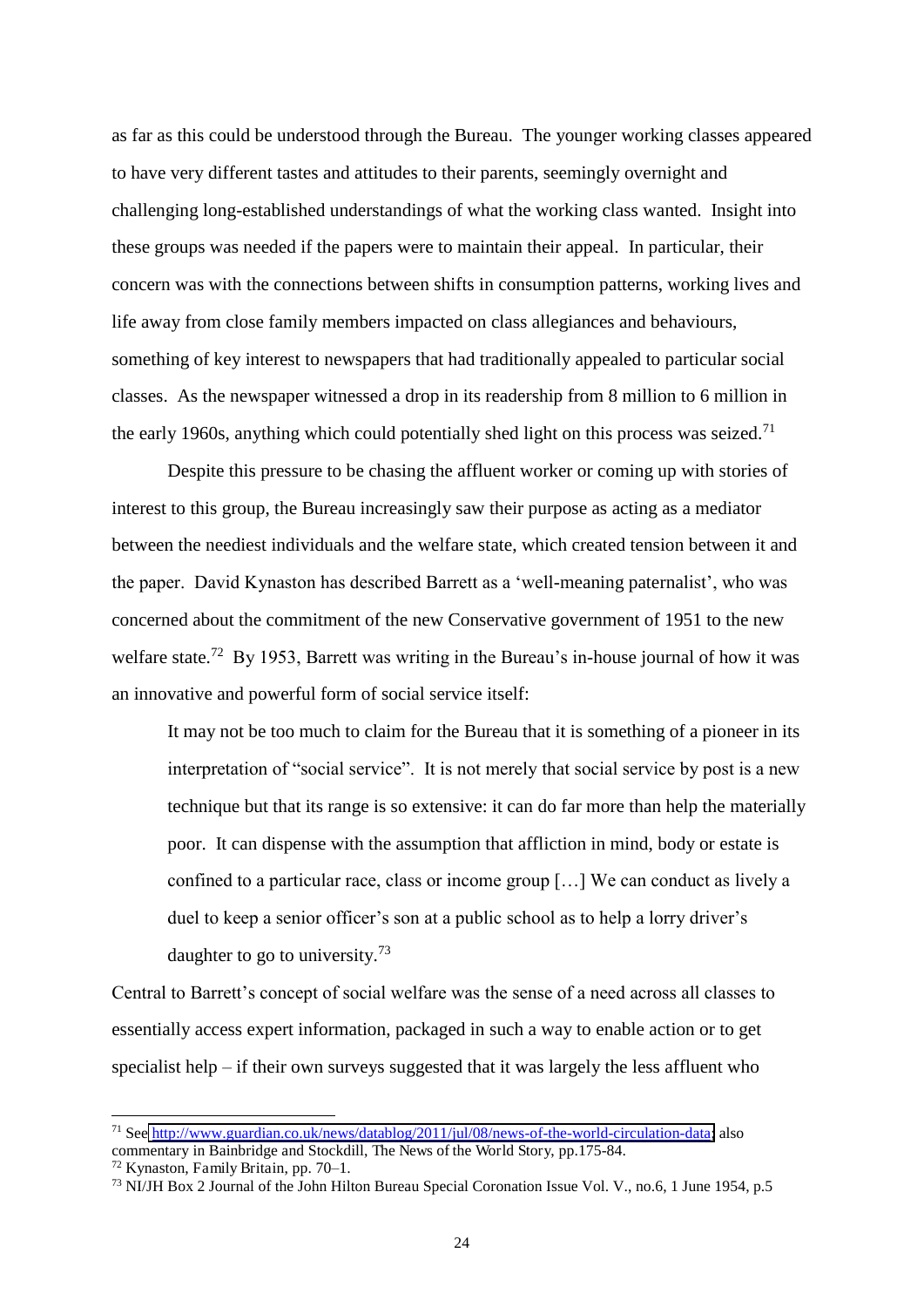sought them out. It was also a form of social service that was wholly driven by technology in this case, an efficient modern postal service supplemented by the circulation of a mass weekly newspaper. In this analysis, the way to solve the self-identified problems of the public was to provide them with information that could help them to overcome everyday or systemic problems in the short term, with the Bureau, through its association with the newspaper, having the potential to tackle the structural issues.

One example of the latter was the coverage of the Rachman slum housing scandal in the paper in the 1960s. Barrett expressed puzzlement in 1963 that the two articles written in the newspaper on 21 and 28 July by Peter Earle and David Roxan, exposing the Rachman property scandal in West London, in turn part of the bigger John Profumo affair, had brought such a 'thin' response from the public, fewer than 50 letters. Of those letters, 35 percent were what Barrett deemed to be the normal business around housing law that the Bureau dealt with, whilst 20 percent were concerned with race and housing; 20 per cent needed help with obnoxious landlords, including one who kept threatening elderly residents with assault charges; whilst the final 20 percent were letters of support to the paper, or confirmed elements of the articles. Barrett interpreted this lack of post as evidence of 'a helpless underlayer, which hardly dare turn anywhere, of people suffering from the evils attached to the housing problem. Many of them are frightened', and encouraged the paper to continue its crusading role.<sup>74</sup> There was not necessarily any evidence to support this view, but the sense of this need for the Bureau to act as a champion remained.

The Bureau did not always position itself as a truculent outsider: it also attempted to influence the policy process through giving evidence to Royal Commissions. Barrett drew upon the Bureau's expertise in his evidence to the Royal Commission on Marriage and Divorce,<sup>75</sup> whilst the Bureau also provided a written memorandum to the Commission on Funds in Court (1959), the Latey Commission on the age of majority (1967), the Law Commission's report on blood tests and paternity (1968), the Payne Report on the

<sup>&</sup>lt;sup>74</sup> NI/JHB Box 15 Graphs and Specific Surveys Memo by TKP Barrett, 'Response to articles on the Rachman property rackets and on the communications in reply thereto investigated by the News of the World, 6 Aug 1963'

<sup>75</sup> Glasgow Herald, 23 July 1952, p.6 'Misunderstanding over divorce evidence'; Royal Commission on Marriage and Divorce, Report 1951-55, (Cmd. 9678), (London, 1956) p.345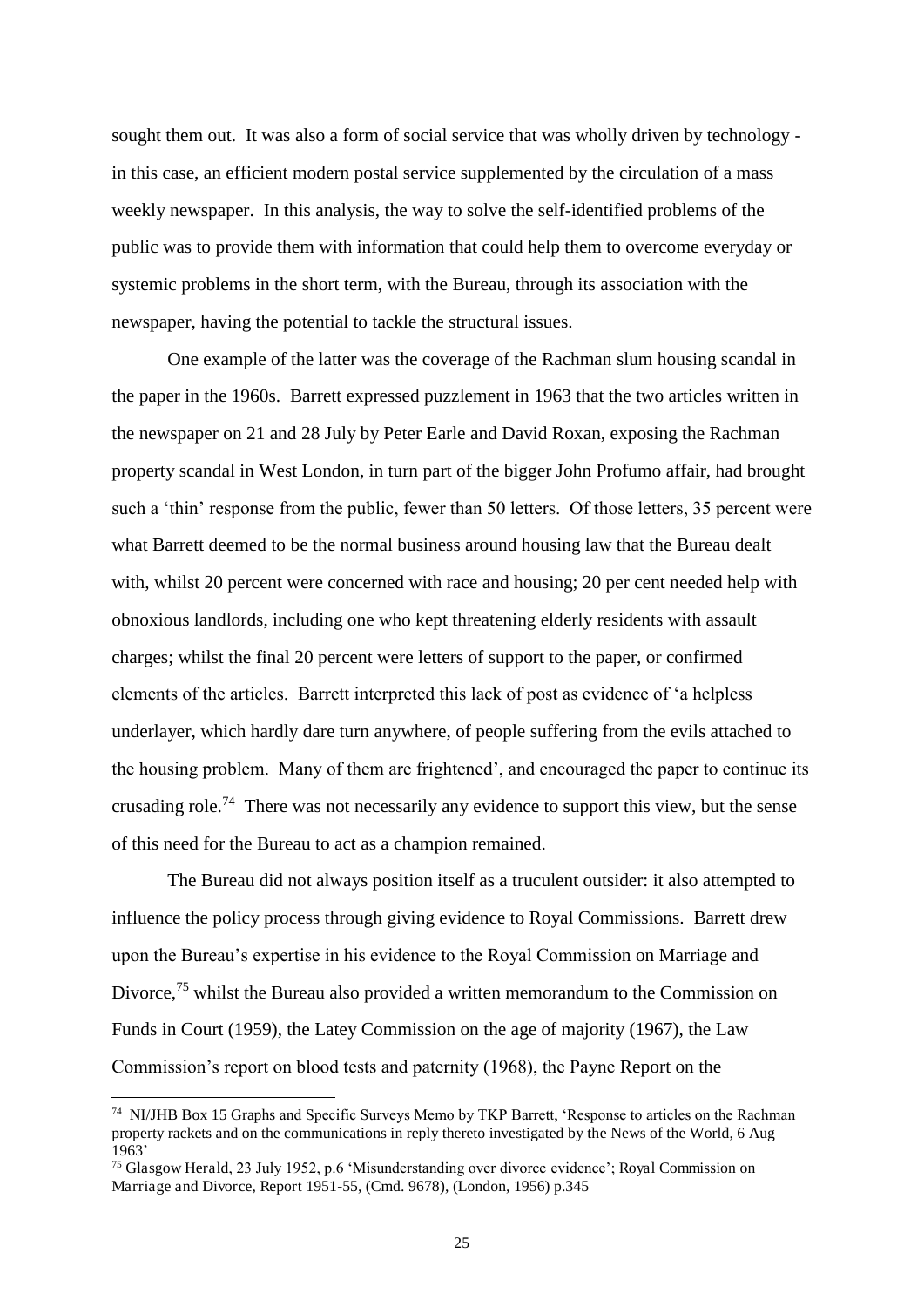enforcement of judgement debts (1969), the Crowther Report on Consumer Credit (1971), and the Law Reform Committee's report on the interpretation of wills.<sup>76</sup> In the case of the Law Commission's working paper on family property, the Bureau supported its work by running a questionnaire in the Sun, the daily sister paper of the News of the World, which elicited 300 responses from the public in  $1972$ .<sup>77</sup> The Bureau had some success, therefore, in entering into the policy process, by being a trusted organisation that was seen as having a rigorous evidence base.

The Bureau remained popular with the public and maintained a wider position in terms of the policy process, but its inability to attract the desired demographic or be a regular source of 'juicy' stories meant that its place within the News of the World was vulnerable. It was not enough for it to be a service that readers found useful. The Bureau's work was cut back in the later 1960s in order to save costs, before being closed down altogether in 1974 by the newspaper's new owner, Rupert Murdoch. Murdoch made a number of cutbacks on arrival in order to stop the losses the paper was making despite its high circulation.<sup>78</sup> By the 1970s, the Bureau cost £100,000 to run each year, and it was closed following a 1973 review by Henry Douglas, the paper's legal manager. Douglas concluded that the same sort of advice could be provided to readers through articles in the paper, rather than running a full scale, free advice operation.<sup>79</sup> Advice continued to be provided in a more editorial fashion through Unity Hall's column and more salacious photo diary problem pages, whilst more personalised advice came through premium-charge advice phone lines.<sup>80</sup> Advice columns lost none of

<sup>76</sup>Finer et al., Justice for All, pp.27–30. Report of the Committee on Funds in Court, (Cmnd. 818) (London, 1959), p.1; Report of the Committee on the Age of Majority, (Cmnd. 3342) (London, 1967), p. 48 and p. 160; Law Commission, Report of the Committee on Blood Tests and Proof of Paternity in Civil Proceedings, (London, 1968), p. 39; Lord Chancellor's Office, Report of the Committee on the Enforcement of Judgement Debts, (Cmnd. 3909), (London, 1969), p. 320 and p. 406; Department of Trade and Industry, Consumer Credit. Report of the Committee, (Cmnd. 4596) (London, 1971), p. 405; Law Reform Committee, Nineteenth Report (interpretation of wills), (Cmnd. 5301), (London, 1973), p.25.

 $77$  Law Commission, Family Law: First Report on Family Property: A New Approach. (London, 1973), p.2.

<sup>78</sup> Horrie, Tabloid Nation, p.131.

 $79$  Bainbridge and Stockdill. The News of the World Story, pp.133-4.

<sup>80</sup> New Society, 24 October 1968, p.592, 'Memo to Maxwell'; A. Bingham, Family Newspapers? Sex, Private Life and the British Popular Press, 1918-1978, (Oxford, 2009), p.94.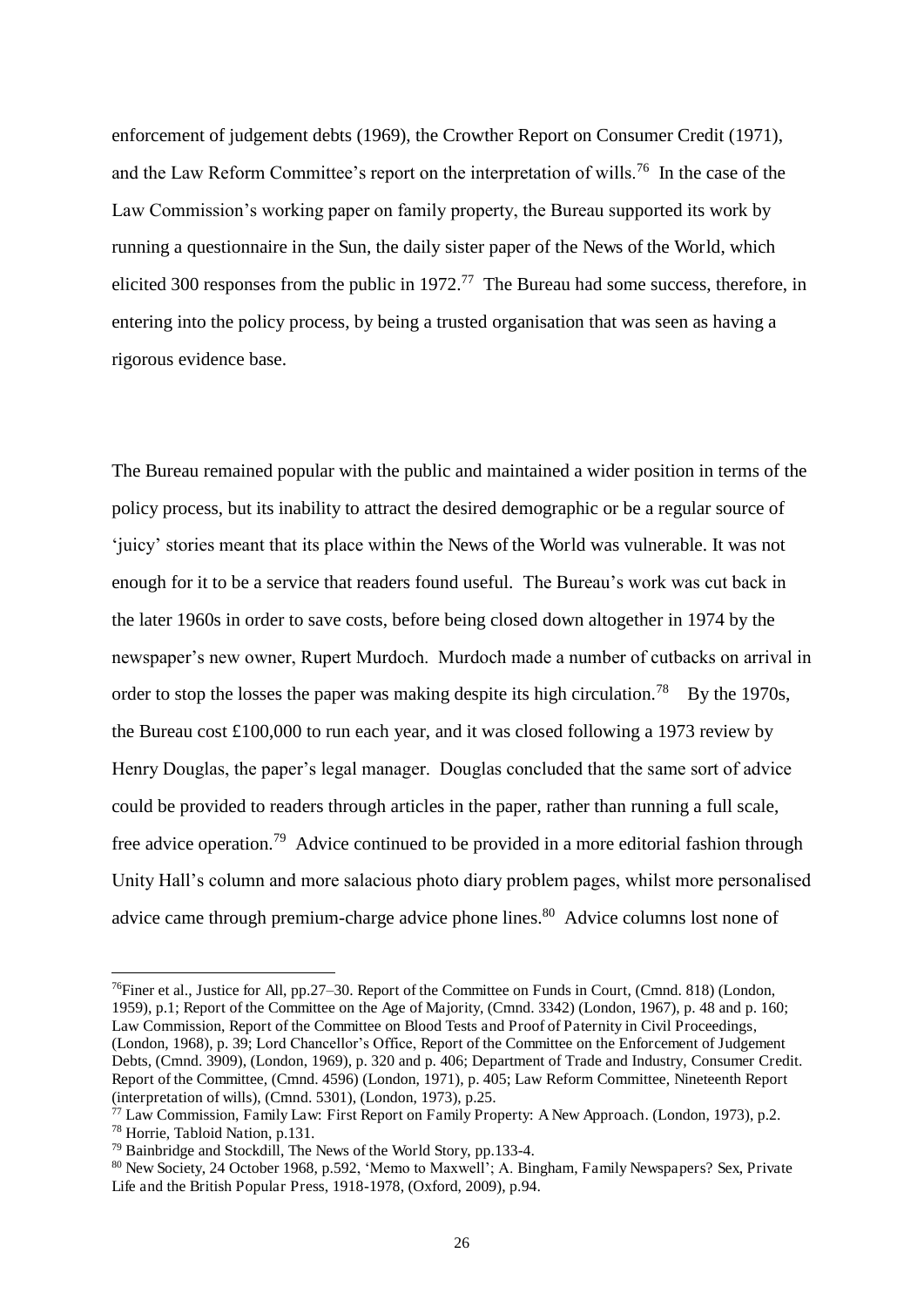their popularity in the 1970s: as Bingham demonstrates, Marjorie Proops at the Daily Mirror received 40,000 letters a year, whilst Claire Rayner at the Sun received 13,000, if both were dwarfed by the  $100,000$  sent to the Bureau.<sup>81</sup> The gap left by the closure of the Bureau as a free service was filled, to a point, by other newspaper columns. However, it closed off a national and non-geographical avenue to seeking legal or other advice at a time during the 1970s as legal aid continued to be cut back, after years of more and more groups of people becoming ineligible for it. At the same time, the legal profession and voluntary sector responded through setting up community law centres in the most disadvantaged areas to try to combat this. Such community law centres were set up in response to perceived community needs, and funded by local authorities and charities rather than through the legal aid scheme. This allowed them to take on a wider range of work than they might otherwise have done through the legal aid scheme, as not all of their clients necessarily saw themselves as having 'legal' problems. Groups like the Newham Rights Centre were primarily involved in advice, but also in advocacy work for a large proportion of their local community, which included supporting ethnic minority groups, Ford car factory workers who found their wages did not stretch as far as they had previously and council house tenants, among others. $82$  Existing free legal advice centres (as the Poor Man's Lawyer had become by the 1960s) and CAB services continued to provide services, albeit under pressure. The withdrawal of the John Hilton Bureau therefore coincided with a point of crisis in the provision of advice and legal aid within the wider community. However the Bureau staff and its users may have conceived of it as being a social service, it was first and foremost a service run by a newspaper that, whilst doing well in terms of its circulation, was struggling with its finances. The imperative at this time was to service the needs and interests of readers who had disposable income, and not so much those without.

<sup>&</sup>lt;sup>81</sup> Bingham, Family Newspapers, p.76.

<sup>82</sup> See Newham Rights Centre, Newham Rights Centre: Two Years Work 1975-77 (London, 1977); also P. Kandler, 'North Kensington Law Centre: "You thought that a really great society was going to come out of all of this"', in H. Curtis and M. Sanderson, eds., The Unsung Sixties: Memoirs of Social Innovation, (London, 2004), pp. 155-67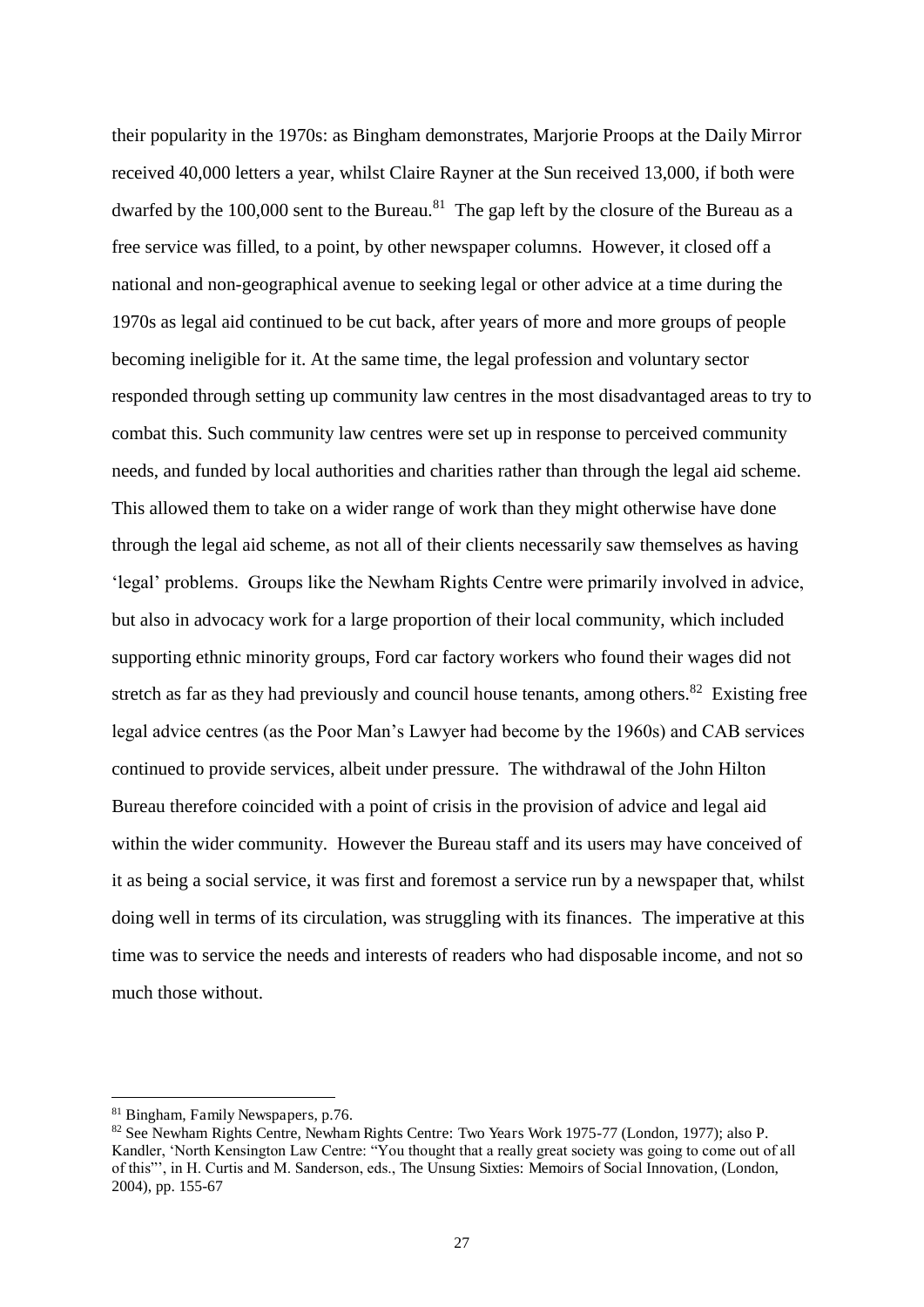On its founding in 1942, the personality and reputation of John Hilton had counted for much in a world in which supporting citizens to undertake their role effectively was paramount. Hilton's personality was central to his ability to act as a conduit for the public to ask for advice about the things that were troubling them, and his standing meant that the BBC and the national press were more than willing to support this. This needs to be understood in the context of the idea of the citizen needing information and support in fulfilling their duties, and the role of the newspaper in this, as Bingham has noted. The newspaper was an appropriate vehicle for this, by being easily affordable, trustworthy and aimed at a wide demographic. During the war, it was a cheap and accessible means of reaching a mass public. After the war, it was associated neither with charity, nor the state, nor with untrustworthy vendors, but rather occupied a trusted fourth space, particularly as access to statutory legal aid and advice became harder for more people to obtain. It was part of the empowerment of the so-called consumer citizen. As the News of the World and its competitors positioned themselves as the papers of the 'people', advice columns and bureaux fitted nicely into their world view. The private sector was, in this situation, the best place for an organisation that required the trust of ordinary people and independence from some of the structures that gave them trouble. The Bureau staff came in time to see themselves as the purveyors of a 'private social service', open to all. However, their own surveys strongly suggested that the group who used them were the more vulnerable members of the working class rather than the younger, more affluent generations with increasing disposable income. . As the newspaper fought to capture this audience, this connection with the older section of the readership and their relatively un-newsworthy problems made the Bureau vulnerable. The demand for the service had not gone away, but the Bureau just did not make money from it. It was rather one of a number of drains on the News of the World, which could not be justified to its new owner on the grounds of yielding sufficient news stories to cover its way. It was part of the complex environment of a newspaper in which non-news services could be offered if they brought in a particular segment of readers, or helped with the marketing and the positioning of the paper against its competitors. For the Bureau, however, there was no ready home for it within the public or voluntary sectors once the News of the World could no

28